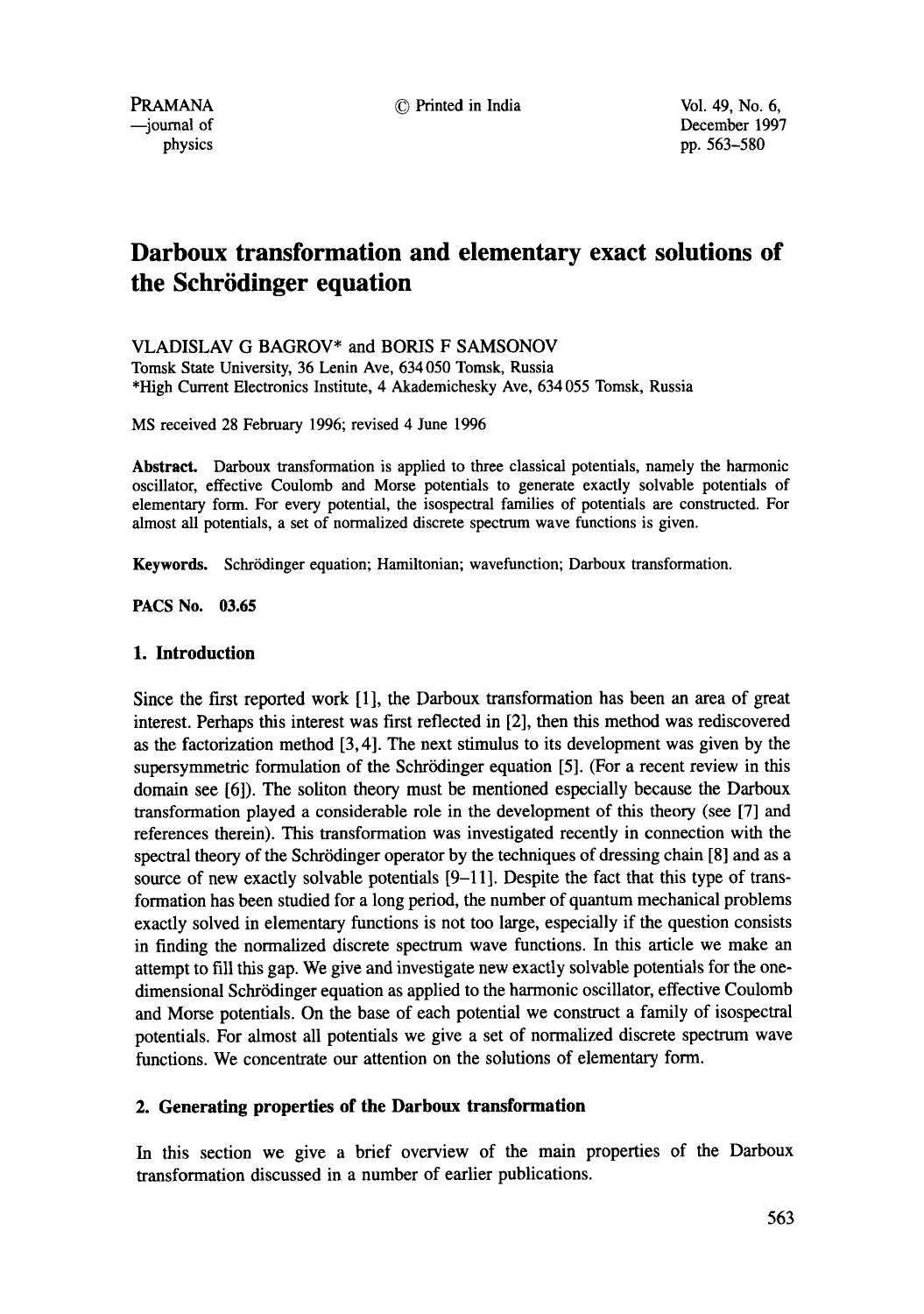Let us consider the one-dimensional Schrödinger equation (setting  $\hbar = 2m = 1$ )

$$
H_0\psi_E(x) = E\psi_E(x), \quad H_0 = -d^2/dx^2 + V_0(x), \quad x \in [a, b].
$$
 (1)

The potential  $V_0(x)$  is supposed to be a real and sufficiently smooth function in the interval  $R = [a, b]$  which can be infinite. It is also supposed that we know the general solution of this equation for all values of the parameter  $E$  (complex in general). Let functions  $u_i(x)$  called transformation functions be particular solutions of (1) with  $\alpha_i$  as eigenvalues. Using these functions we can introduce the following operator called the  $N$ order Darboux transformation operator.

$$
L_N = W^{-1}(u_1, u_2, \dots, u_N) \begin{vmatrix} u_1 & u_2 & \cdots & 1 \\ u'_1 & u'_2 & \cdots & d/dx \\ \vdots & \vdots & \ddots & \vdots \\ u_1^{(N)} & u_2^{(N)} & \cdots & d^N/dx^N \end{vmatrix},
$$
 (2)

where  $W(u_1, u_2, \ldots, u_N)$  is the Wronskian of functions  $u_1, u_2, \ldots, u_N$ ,  $(W(u_1) = u_1)$ , the prime denotes a derivative with respect to  $x$ , and the determinant is a differential operator obtained by the development of the determinant in the last column with the functional coefficients placed before the derivative operators.

Operator  $L_N$  has the property [11]

$$
L_N H_0 = H_N L_N, \tag{3}
$$

where

$$
H_N = -\mathrm{d}^2/\mathrm{d}x^2 + V_N(x) \tag{4}
$$

is a new Hamiltonian and the potential difference  $A_N(x) = V_N(x) - V_0(x)$  is given by the formula [12, 13]:

$$
A_N(x) = -2 \frac{d^2}{dx^2} \log W(u_1, \dots, u_N).
$$
 (5)

The operator  $L_N$  when applied to any solution of (1) gives the known Crum-Krein formula [12, 13] for the solutions of a new Schrödinger equation with the Hamiltonian  $H_N$ 

$$
\varphi_E(x) = L_N \psi_E(x). \tag{6}
$$

It can be shown  $[8, 11]$  that any N-order differential transformation operator satisfying  $(3)$ can always be presented in the form (2) by properly choosing its arbitrary constants.

If  $H_0$  and  $H_N$  are formally self-adjoint operators (in the sense of some scalar product) then we have from formula (3)

$$
H_0 L_N^+ = L_N^+ H_N. \tag{7}
$$

It follows from this relation that the operator  $L_N^+ \equiv L_N^{\dagger}$  [being Hermitian conjugated to  $L_N$ with respect to an inner product for which  $(d/dx)^{+} = -(d/dx)$  realizes the transformation in the inverse direction i.e. from the solutions of the new Schrrdinger equation to the solutions of the initial one, and consequently the product  $L_N^+L_N$  is a symmetry operator for (1). In full analogy, the operator  $L_N L_N^+$  is a symmetry operator for the new Schrödinger equation. Since we deal with a one dimensional Schrödinger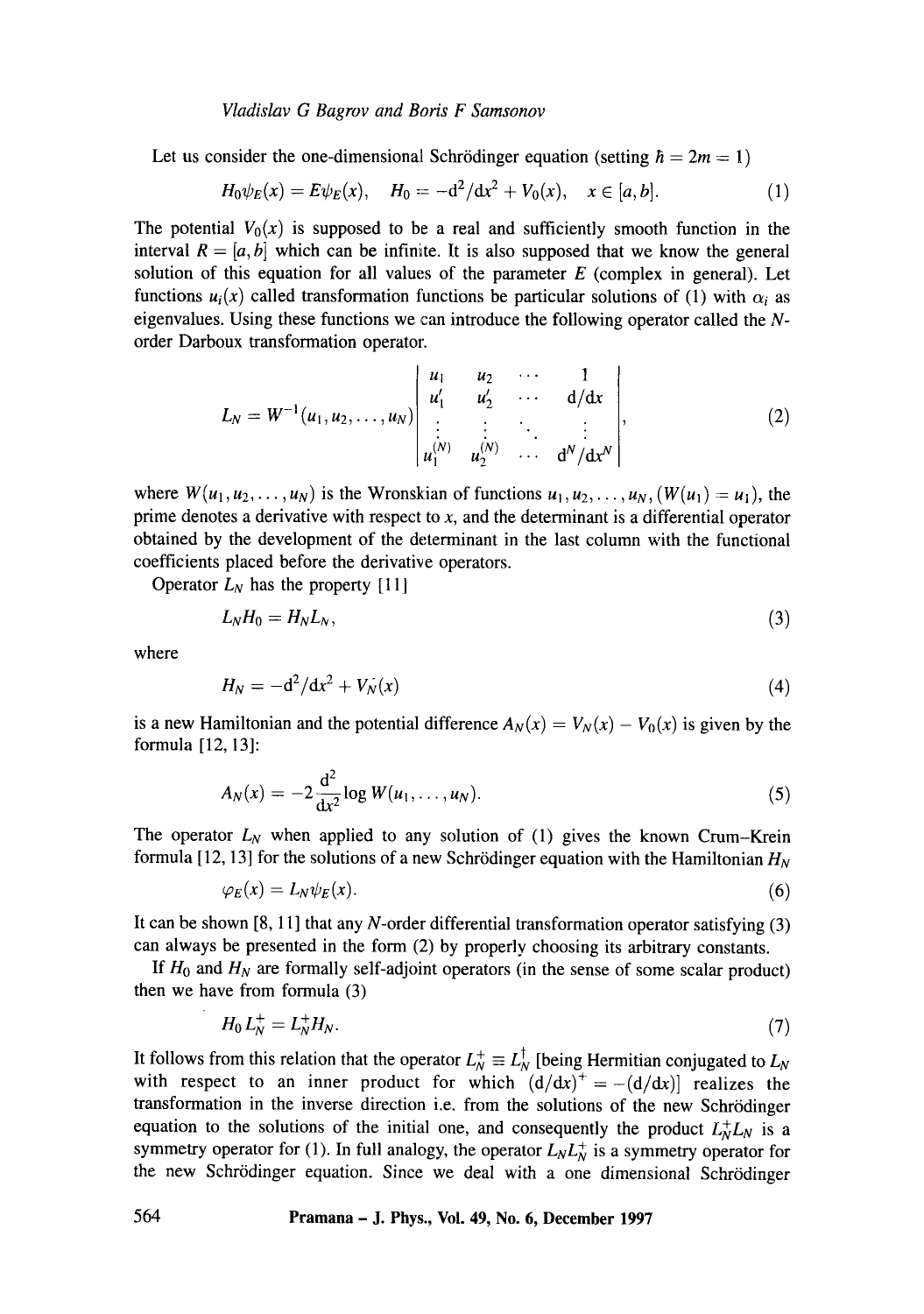equation the above-mentioned symmetry operators are the Hamiltonian and its polynomial functions. As a result, we have the following remarkable factorization properties [14, 11]:

$$
L_N^+L_N=(H_0-\alpha_1)(H_0-\alpha_2)\cdots(H_0-\alpha_N),\qquad \qquad (8)
$$

$$
L_N L_N^+ = (H_N - \alpha_1)(H_N - \alpha_2) \cdots (H_N - \alpha_N). \tag{9}
$$

In the case  $N = 1$  we have the conventional Darboux transformation [1]

$$
L \equiv L_1 = -u'(x)/u(x) + d/dx, \quad H_0 u = \alpha u
$$

which is the first order transformation. The relations (8) and (9) take for this case the form  $L^+L = H_0 - \alpha$ ,  $LL^+ = H_1 - \alpha$ . These are the properties that are used in the supersymmetric quantum mechanics when one defines the superhamiltonian

$$
H = \begin{pmatrix} H_0 & 0 \\ 0 & H_1 \end{pmatrix}
$$

and supercharge operators

$$
Q = \begin{pmatrix} 0 & 0 \\ L & 0 \end{pmatrix}, \quad Q^+ = \begin{pmatrix} 0 & L^+ \\ 0 & 0 \end{pmatrix}
$$

which form superalgebra  $s/(1/1)$  [5] with commutation relations  $[H, Q] = [H, Q^+] = 0$ and anticommutation ones  $\{Q, Q\} = \{Q^+, Q^+\} = 0, \{Q, Q^+\} = H - \alpha I$ , where I is the unit  $2 \times 2$  matrix. Note that the use of the N-order transformation operator  $L<sub>N</sub>$  and its conjugate  $L_N^+$  in supercharges Q and  $Q^+$  gives N-order superalgebra [11, 14]

$$
\{Q,Q^+\}=(H-I\alpha_1)(H-I\alpha_2)\cdots(H-I\alpha_N),
$$

where superhamiltonian H has to be constructed with the help of the Hamiltonians  $H_0$  and  $H_N$  and I is  $(N + 1) \times (N + 1)$ -dimensional unit matrix.

It follows from the definition of the operator L that Ker  $L = \text{span}\{u\}$  and Ker  $L^+$  = span $\{\nu\}$  where  $\nu = \nu^{-1}$  and span denotes the linear hull over the complex number field. Note that the function  $\nu$  is an eigenfunction of the Hamiltonian  $H_1$  and it corresponds to the eigenvalue  $\alpha$ . Let  $\tilde{u}$  and  $\tilde{\nu}$  be another linearly independent solutions of the Schrödinger equations with the Hamiltonians  $H_0$  and  $H_1$  respectively corresponding to the same eigenvalue  $\alpha$ . If they are chosen such that  $W(u_1, u_2) = 1$  and  $W(\nu_1, \nu_2) = 1$  then

$$
\tilde{u} = u \int u^{-2} \mathrm{d}x, \quad \tilde{\nu} = \nu \int \nu^{-2} \mathrm{d}x
$$

and  $L\tilde{u} = v, L^+\tilde{v} = -u$ . This signifies that with the help of the operators L and  $L^+$  we can establish the one-to-one correspondence between the solutions of the initial Schrödinger equation with the Hamiltonian  $H_0$  and the transformed one with the Hamiltonian  $H_1$ . Every two dimensional space  $T_E^0$  of the solutions of the input equation with the eigenvalue  $E \neq \alpha$  is transformed in the space  $T_E^1$  of the solutions of the final equation with the same eigenvalue E. If  $E = \alpha$  we have  $\tilde{u} \to \nu, \tilde{\nu} \to -\mu$ . This means that the Darboux transformation operator L gives a complete information on the transformed Schrödinger equation. In particular we can obtain not only the discrete spectrum eigenfunctions but the scattering data for the Hamiltonian  $H_1$  as well.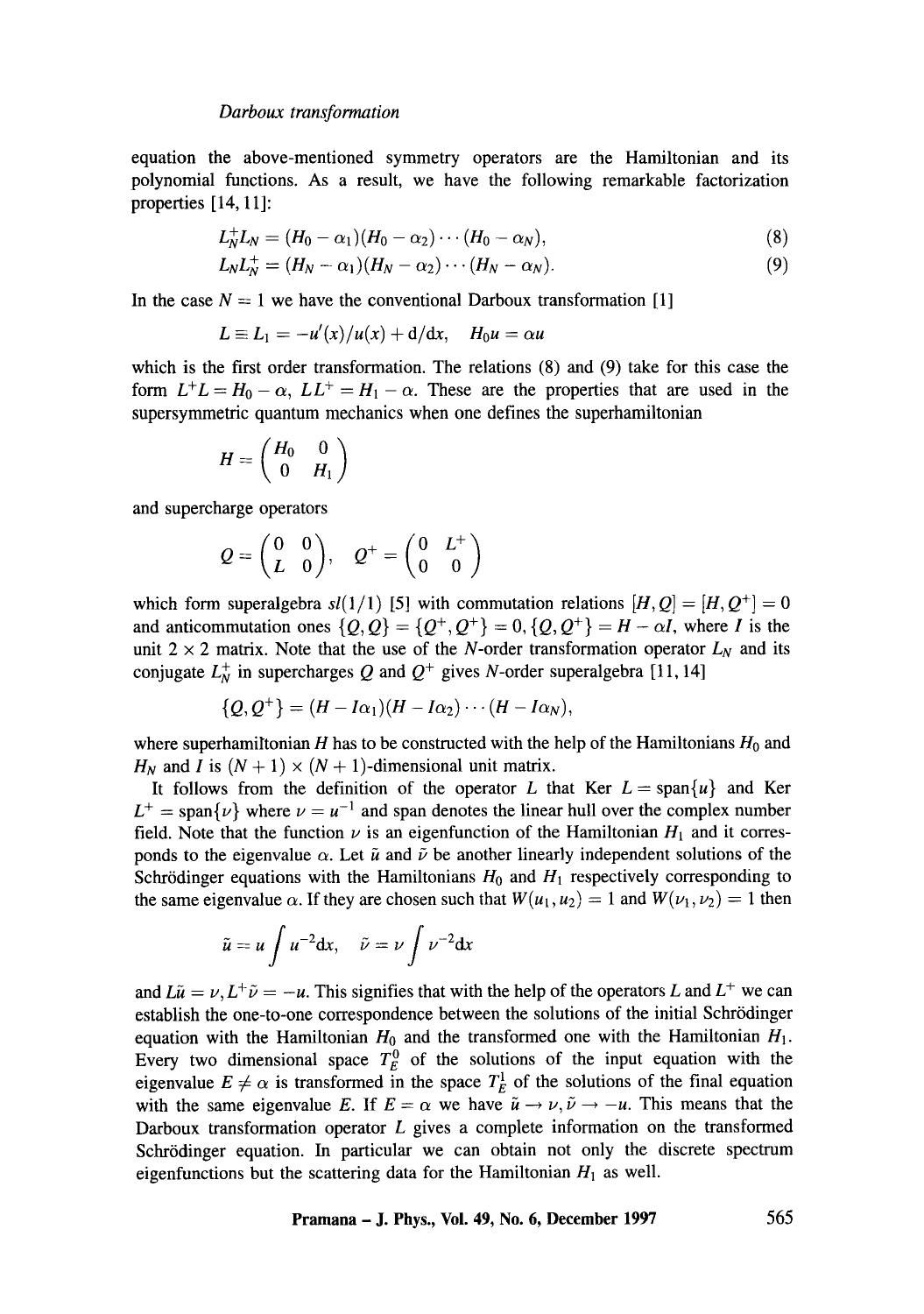The scattering data for the Schrödinger equation (1) considered on full axis  $R = (-\infty, +\infty)$  can be obtained with the help of its Jost solutions  $\psi^+(x, k)$  and  $\psi^{-}(x, k)$  (see for example [15]) with  $k^2 = -E$  and k is a complex number. These solutions have the following asymptotic behavior  $\psi^{\pm}(x, k) \rightarrow \exp(\mp kx)$  as  $x \rightarrow \pm \infty$  at Re(k) > 0. We suppose that the discrete spectrum of (1) (if exists) is negative  $(E_i < 0)$  and the continuous one is positive. The four Jost solutions  $\psi^{\pm}(x, k)$  and  $\psi^{\pm}(x, -k)$  are linearly dependent from each other, namely any of them can be expressed as a linear combination of any two others. One can use  $\psi^+(x, k)$  and  $\psi^+(x, -k)$  as the basis in the twodimensional space of the solutions of (1) at  $E = -k^2$  since their Wronskian equals  $2k \neq 0$ . Then  $\psi^{-}(x,k)$  can be expanded in terms of this basis as follows [9]:

$$
\psi^-(x,k) = a_0(k)\psi^+(x,-k) + b_0(k)\psi^+(x,k), \quad E = -k^2, \quad \text{Re } k > 0.
$$

Coefficients  $a_0(k)$  and  $b_0(k)$  define the scattering data [15] for the potential  $V_0(x)$ . For the real valued potentials these coefficients satisfy the following conditions

$$
a_0(-k) = a_0^*(k)
$$
,  $b_0(-k) = b_0^*(k)$ ,  $|a_0(k)|^2 - |b_0(k)|^2 = 1$ ,

where the asterisk implies the complex conjugation.

Consider first the case when the transformation function  $u$  is the ground state function of the Hamiltonian  $H_0: H_0u = \alpha u, E_0 = \alpha = -k_0^2 < 0$ . In this case the energy  $E_0$  does not belong to the discrete spectrum of the transformed Hamiltonian. Using the known asymptotic behavior of the function u we find the scattering data for the Hamiltonian  $H_1$ . (Note that differentiating of the asymptotic of functions can be completely justified in this case). Since  $L^+L = H_0 - \alpha$  and  $L^+ = H_1 - \alpha$  the Jost solutions for the two Schrödinger equations with the Hamiltonian  $H_0$  and  $H_1$  are interrelated by the operators L and  $L^+$  [9]

$$
\varphi^{\pm}(x,k) = \pm (k_0 - k)^{-1} L \psi^{\pm}(x,k), \quad \psi^{\pm}(x,k) = \pm (k_0 + k)^{-1} L^{\pm} \psi^{\pm}(x,k),
$$
  

$$
k_0^2 = -\alpha > 0.
$$

It follows from these relations that the coefficients  $a_1(k)$  and  $b_1(k)$  defining the scattering data for the Hamiltonian  $H_1$  are expressed in terms of the coefficients  $a_0(k)$  and  $b_0(k)$  as follows [9]:

$$
a_1(k)=\frac{k+k_0}{k-k_0}a_0(k), \quad b_1(k)=-b_0(k).
$$

If we insert a new eigenvalue in the spectrum of the initial Hamiltonian we should replace  $k_0 \rightarrow -k_0$  since this procedure is equivalent to deletion of the ground state level from the Hamiltonian  $H_1$ .

It can be shown [11] that the N-order operator  $L_N$  can always be presented as a product of N first order Darboux transformation operators:  $L_N = L^{(N-1,N)} L^{(N-2,N-1)} \cdots L^{(0,1)}$  and consequently the formula (2) represents the final result of the iteration of N first order transformations. Every operator  $L^{(p-1,p)}$  intertwines the Hamiltonians  $H_{p-1}$  and  $H_p$ :  $L^{(p-1,p)}H_{p-1} = H_p L^{(p-1,p)}, p = 1,2,\ldots,N$  and indeed we have a chain of Hamiltonians  $H_0 \rightarrow H_1 \rightarrow \cdots \rightarrow H_N$  obtained one from another by the chain of sequential transformations  $L^{(0,1)}$ ,  $L^{(1,2)}$ ,  $L^{(N-1,N)}$  (so called dressing chain, see for example [8]). Some properties of such a chain was recently studied in connection with the construction of reflectionless potentials with infinite discrete spectrum [9].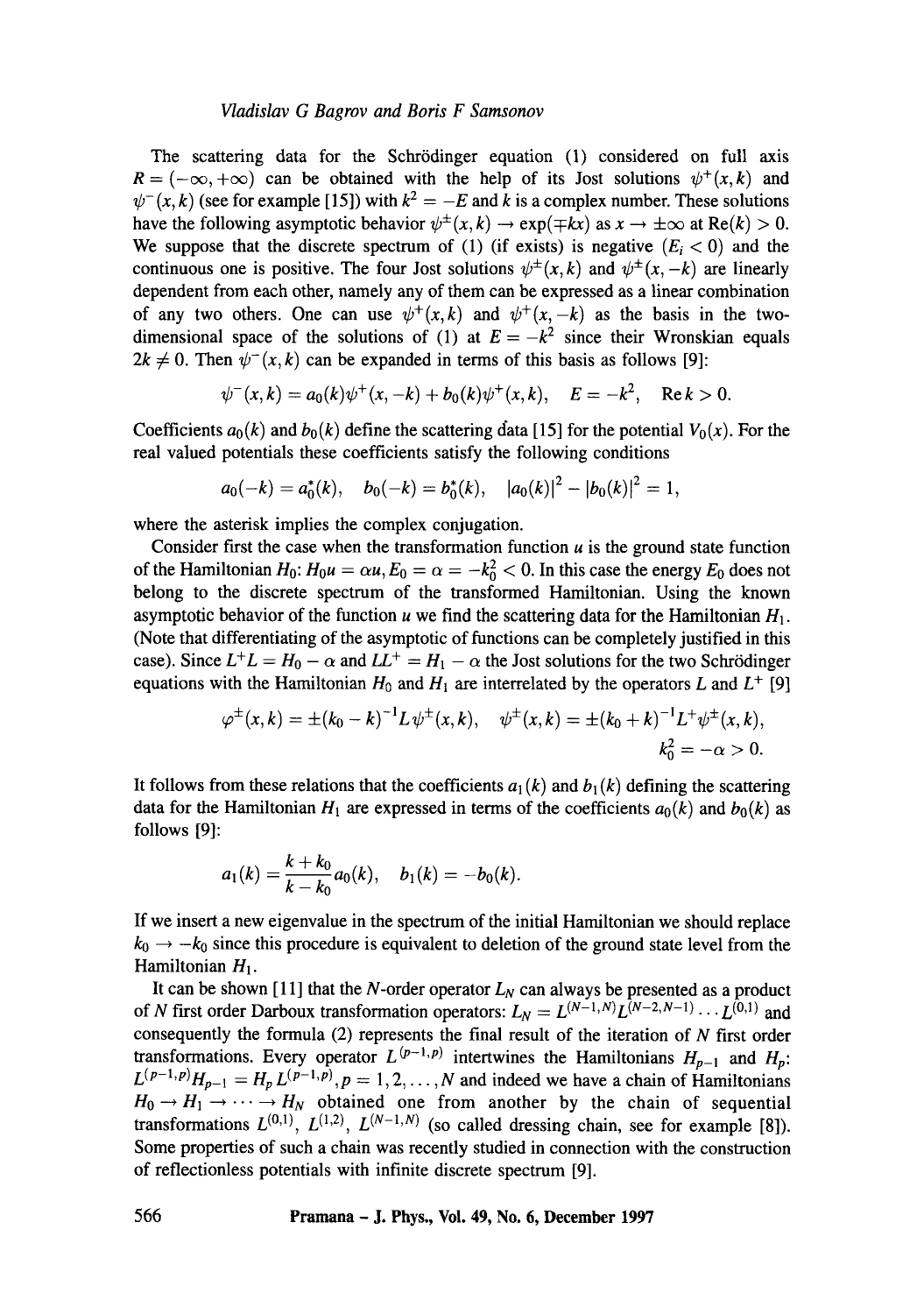In the two cases the chain so obtained can have ill-defined elements [16] although the final Hamiltonian remains well-defined. The first case which corresponds to complexvalued intermediate potentials has been described in [14]. We can illustrate this case by the following simple example [17]. It can be shown that for  $N = 2$  the formula (5) gives the real-valued potential if the (essentially complex) transformation functions  $u_1$  and  $u_2$ correspond to mutually conjugated eigenvalues:  $H_0u_1 = \alpha u_1$ ,  $H_0u_2 = \alpha^*u_2$ . The intermediate transformations give in this case the complex-valued potential differences and the intermediate Hamiltonian  $H_1$  is not self-adjoint.

In the second case we can obtain using (5) a regular potential  $V_2(x) = V_0(x) + A_2(x)$ using two juxtaposed discrete energy spectrum eigenfunctions  $u_1(x) = \psi_i(x)$  and  $u_2(x) = \psi_{i+1}(x)$  of the Hamiltonian  $H_0$  as transformation functions. This fact was proved by Krein [13] and recently rediscovered by Adler [18]. The intermediate potential  $V_1(x)$  is in this case a singular function in the interval R and the spectral problem for it strongly differs from the one for the Hamiltonians  $H_0$  and  $H_2$ . Using transformations of these kind we can construct a supersymmetric quantum mechanical model with unusual properties [19], namely, the states which are annihilated by supercharges are located in the middle of the discrete spectrum of the superhamiltonian and the ground state of the superhamiltonian is degenerate.

In the general case of N transformation functions  $u_{m_1}, u_{m_2}, \ldots, u_{m_N}$  the potential difference [see the formula (5)] is a regular function if the Wronskian  $W(u_{m_1},$  $u_{m_2}, \ldots, u_{m_N}$  conserves its sign on the interval R. For the case when  $u_{m_i}, i = 1, 2, \ldots, N$ , are the discrete spectrum eigenfunctions of the Hamiltonian  $H_0$  the sign conservation condition of this Wronskian is known [13]. The Wronskian  $W(u_{m_1}, u_{m_2}, \ldots, u_{m_N})$ conserves its sign for  $u_{m_i} \in L^2$  (the space of square integrable functions on the interval R) if the integers  $(0) \le m_1 < m_2 < \cdots < m_N$ , being equal to a number of zeros of the function  $u_{m_i}$ , satisfy the condition  $(m - m_1)(m - m_2) \cdots (m - m_N) \ge 0$  for all  $m = 0, 1, 2, \ldots$  This condition is satisfied, in particular, if  $\alpha_{m_i}$  are two by two, the juxtaposed points of the discrete spectrum. Using this property we can construct exactly solvable potentials in terms of elementary functions. The levels with  $E = \alpha_m$ , will be absent in the discrete spectrum of the transformed Hamiltonians. Nevertheless the functions  $\varphi_i = L_N \psi_i$  form the discrete basis of the space  $L^2$  [13, 18].

It follows from the formulae (6) and (2) that  $L_N u_i = 0, i = 1, 2, ..., N$  i.e. Ker  $L_N = \text{span}\{u_i, i = 1, 2, ..., N\}$ . Nevertheless, with every solution  $u_i$  of the initial Schrödinger equation we can associate the function

$$
\varphi_m = W^{(m)}(u_1, u_2, \dots, u_N) W^{-1}(u_1, u_2, \dots, u_N)
$$
\n(10)

which is the solution of the Schrödinger equation with the potential  $V_N(x)$  =  $V_0(x) + A_N(x)$ ,  $A_N(x)$  being calculated using the formula (5).  $W^{(m)}(u_1, u_2, \ldots, u_N)$  is the Wronskian of the functions  $u_1, u_2, \ldots, u_N$  except the function  $u_m$ . Since the operator  $L_N^+$  assures the transformation in the inverse direction we have  $L_N^+\varphi_m=0$ ,  $m = 1, 2, \ldots, N$ , i.e. Ker  $L_N^+ = \text{span}\{\varphi_m, m = 1, 2, \ldots, N\}$ . If the functions  $\varphi_m$  satisfy the boundary condition of the discrete spectrum eigenfunctions of the Hamiltonian  $H_N$ operator  $L<sub>N</sub>$  creates N additional discrete spectrum levels for this Hamiltonian with respect to the Hamiltonian  $H_0$ .

Operator  $L_N$  completely defines the properties of the Hamiltonian  $H_N$ . For example, using the factorization property (8) we can easily obtain the normalization constants for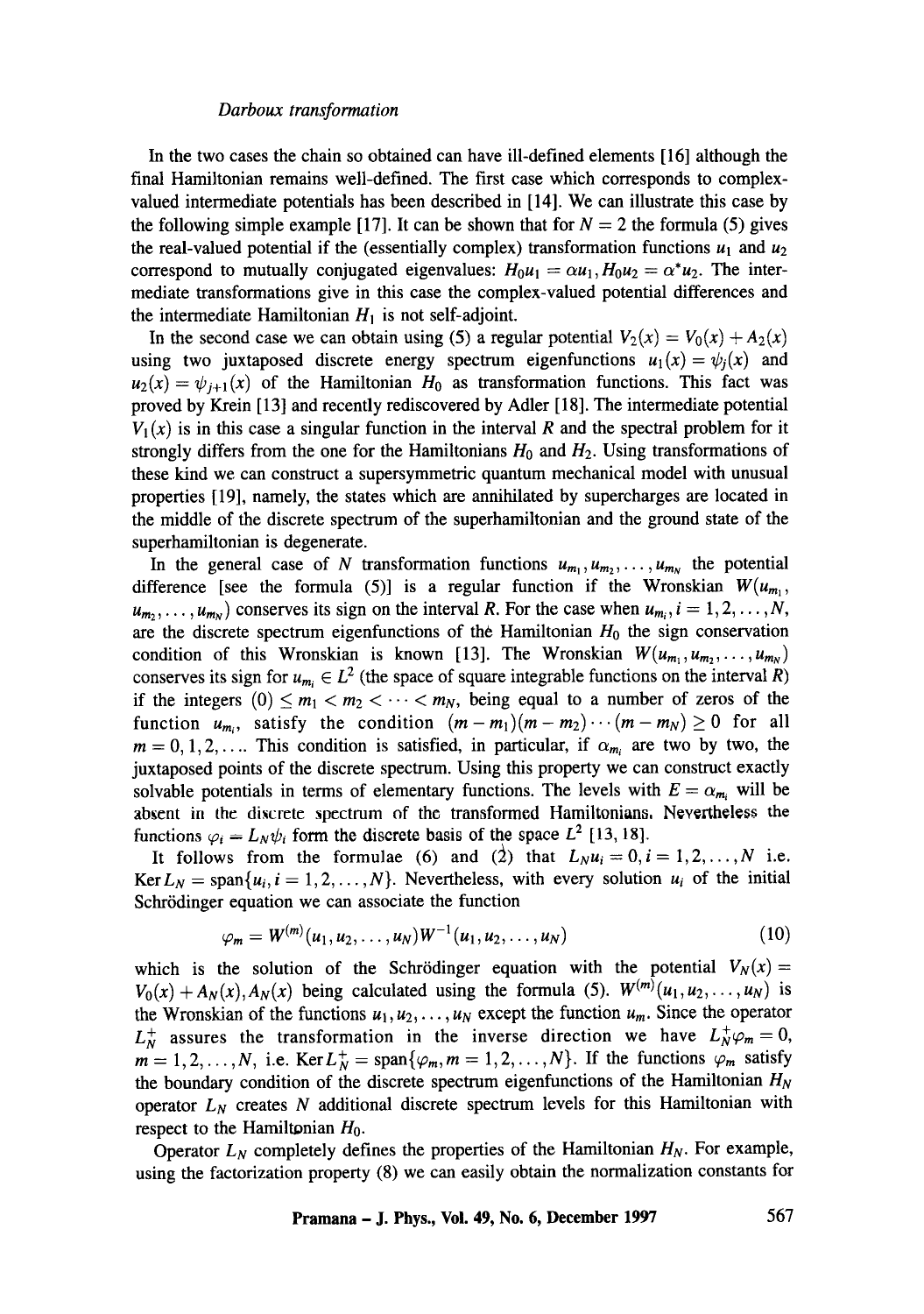the transformed Hamiltonian discrete spectrum eigenfunctions

$$
\langle \varphi_i | \varphi_i \rangle = \langle L_N \psi_i | L_N \psi_i \rangle = \langle \psi_i | L_N^+ L_N \psi_i \rangle = \prod_{m=1}^N (E_i - \alpha_m). \tag{11}
$$

The same formula permits one to find the coefficients  $a_N(k)$  and  $b_N(k)$  for the Hamiltonian  $H_N$ . For example, if all the transformation functions appertain to the discrete spectrum of the initial Hamiltonian we obtain

$$
a_N(k) = \prod_{m=1}^N \frac{k + k_m}{k - k_m} a_0(k), \quad b_N(k) = (-1)^N b_0(k), \quad k_m^2 = -\alpha_m > 0.
$$

Let us now consider the scattering data for the radial Schrödinger equation for the Coulomb potential. One dimensional spectral problem for this case should be considered on the half-line  $R = [0, \infty)$  and the potential has an additional term  $l(l+1)x^{-2}$ . The notation for  $k$  used in the papers  $[20, 21]$  is different from the one introduced here. To facilitate the comparison of our results with that of [21], we change now the notation for  $k : k^2 = E > 0$  for the continuous spectrum of the radial Schrödinger equation. The presence of the centripetal member  $l(l + 1)x^{-2}$  makes the analysis slightly different from the one on full-line. Two linearly independent Jost solutions depending now on the angular quantum number l,  $f<sub>l</sub>(k, r)$  and  $f<sub>l</sub>(-k, r)$  are defined by the following asymptotic behavior at  $r \rightarrow \infty$  [20]

$$
f_l(k,r) \rightarrow e^{(il\pi)/2}e^{ikr}
$$
.

The regular at  $r = 0$  solution of the Schrödinger equation defined by the boundary condition

$$
\lim_{r \to \infty} (2l+1)!! r^{-l-1} \psi_l(k,r) = 1
$$

is decomposed in terms of the basis functions  $f_l(k, r)$  and  $f_l(-k, r)$  with the help of the Jost function  $F_l(k)$  [20]

$$
\psi_l(k,r) = \frac{1}{2}ik^{-l-1}[F_l(k) f_l(-k,r) - (-1)^l F_l(-k) f_l(k,r)]. \qquad (12)
$$

Let us choose the ground state function of the initial Schrödinger equation as the transformation function:  $u = \psi_0(k, r)$ ,  $H_0 u = \alpha u$ ,  $k_0^2 = -\alpha = -E_0 > 0$ . The transformed equation differs in this case from the initial one only by the value of  $l$  which has to be changed as follows  $l \rightarrow l + 1$ . Using the known asymptotic behavior of the function u and the factorization property  $L^+L = H_0 - \alpha$  we find

$$
Lf_l^0(k,r) = (k - ik_0) f_{l+1}^1(k,r), \quad L^+ f_{l+1}^1(k,r) = (k + ik_0) f_l^0(k,r), \qquad (13)
$$

where the value of superscript is related with the number of Hamiltonian. Moreover, for the case under consideration the Jost solutions for two Hamiltonians are related as follows:  $f_{l+1}^1 = f_{l+1}^0 = if_l^0$ . Using the asymptotic behavior of the regular solution  $\psi_l^0(k, r)$  at  $k \to \infty$  [20]:

$$
\psi_l^0(k,r) \to k^{-l-1} \sin(kr - \frac{1}{2}l\pi)
$$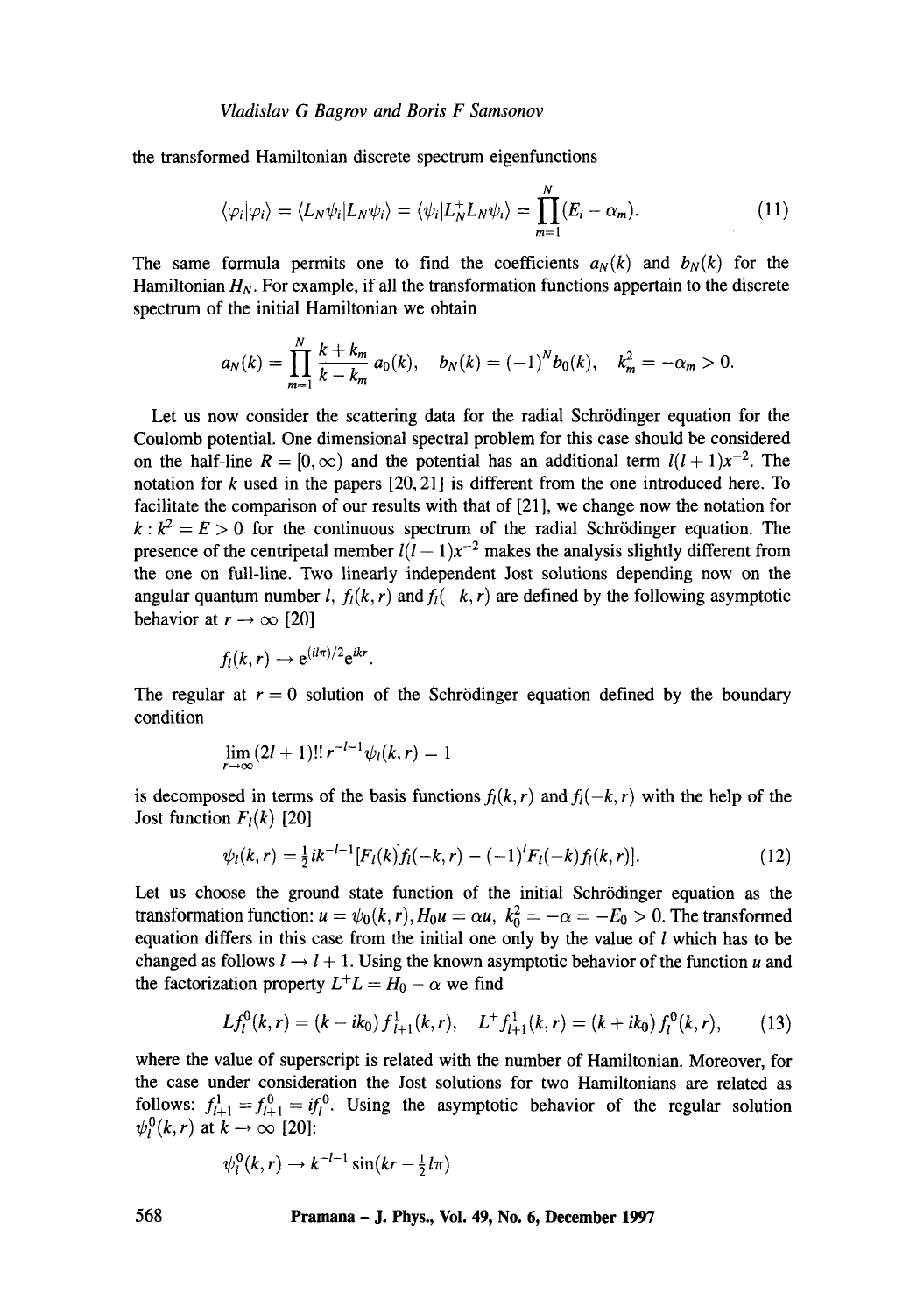it is not difficult to obtain the following relations:

$$
L\psi_l^0(k,r) = (k^2 + k_0^2)\psi_{l+1}^1(k,r), \quad L^+\psi_{l+1}^1(k,r) = \psi_l^0(k,r). \tag{14}
$$

It follows from the formulae  $(12)$ ,  $(13)$  and  $(14)$  that

$$
F_{l+1}^1(k) = -\frac{k}{k - ik_0} F_l^0(k). \tag{15}
$$

This formula differs from that given in [21] and obtained with the help of the integral representation of the Jost function only by the sign. This difference is due to the different definition of the tranformation operator:  $L = -A^+$ . The extension of the formula (15) to the iteractive procedure is obvious. Using the asymptotic behavior of other transformation functions we can find the Jost function for other transformations.

We will now make some comments on the possibility of getting multiparameter families of isospectral potentials. Such a possibility has earlier been discussed in a number of publications, for example [22-27] (see as well [6]). In [28], the author described the possibility of using the differential transformation operators to obtain a one parameter family of potentials which are identical to the ones obtained using the Gelfand-Levitan-Marchenko integral operator. The paper [16] contains the generalization of this approach making possible to get N-parameter family of potentials. As an illustration of the method a new representation of the known N-soliton potential (e.g.  $N$ parametric potential with  $N$  arbitrary disposed discrete energy spectrum levels) has been obtained [16]. In particular case  $N = 2$  this potential completely coincides with the one reported in [26].

The possibility of getting the family of isospectral potentials resides on the use of the general solution of the initial Schrödinger equation which is given  $E = \alpha < E_0$  a linear combination of its two linearly independent solutions as the transformation function u. The position of the discrete energy levels does not depend on the value of the coefficients of this linear combination. Hence, we obtain strictly isospectral potentials having the same discrete spectrum levels and reflection coefficients. If the function  $\nu = u^{-1}$  is square integrable (this is the ground state function for the whole family in this case) the potentials differ only by the value of the normalization coefficient of the function  $\nu$ . Its calculation method is described in [16].

## **3. Elementary exactly solvable potentials**

If the initial Schrödinger equation has elementary solutions, the double Darboux transformation [see formulae (2), (5) and (6) at  $N = 2$ ] with the adjacent points of the discrete spectrum functions as transformation functions gives a new elementary exactly solvable potential. Almost all elementary solutions in one-dimensional quantum mechanics are related with the hypergeometric function or its confluent form. The general potential exactly solvable in hypergeometric functions is cited in [29]. The application of the double Darboux transformation to this potential leads to very complicated formulae. We shall consider now some special simpler cases corresponding to the harmonic oscillator, effective Coulomb and Morse potentials.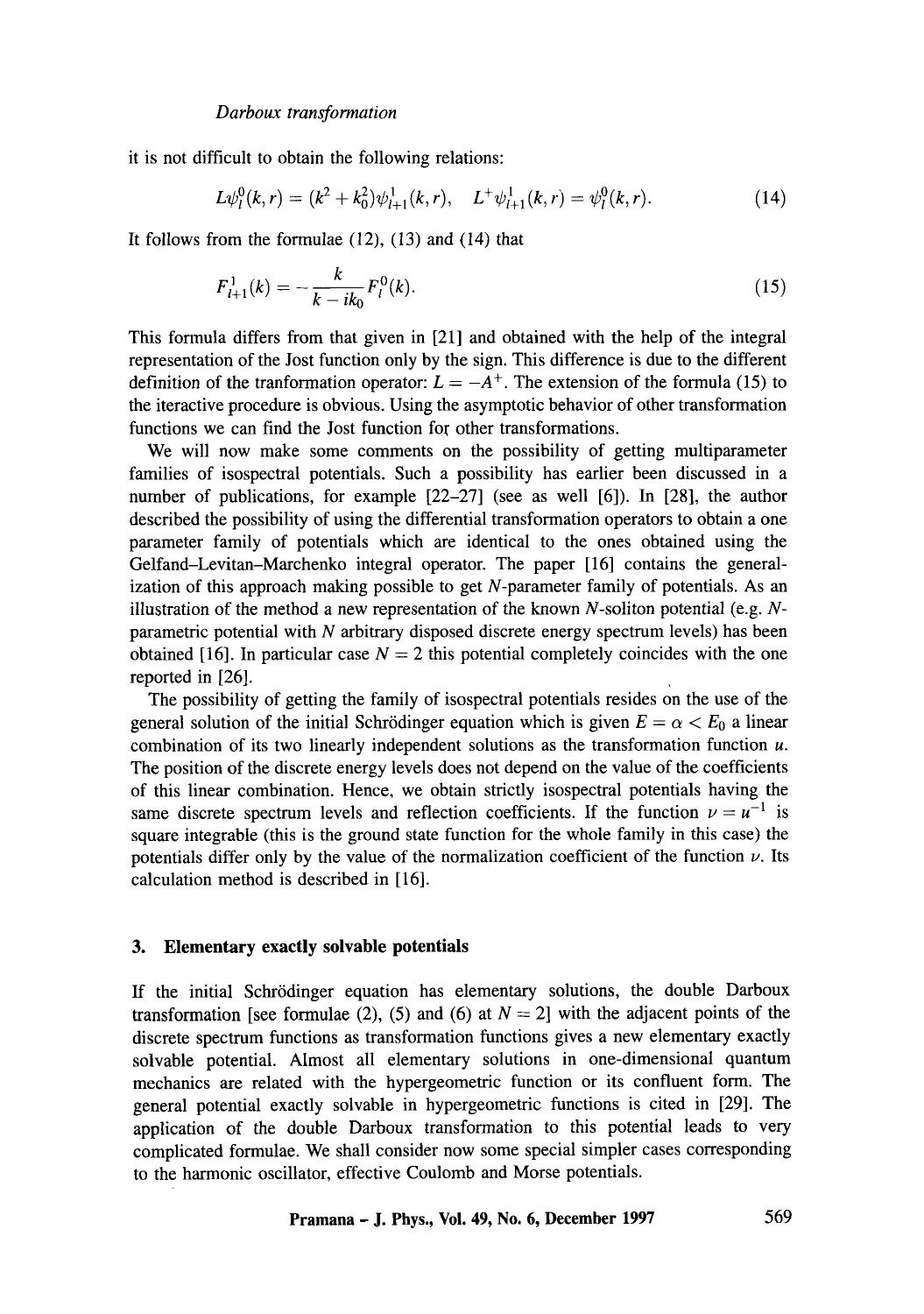### 3.1 *Harmonic oscillator*

Let H<sub>0</sub> be given by  $H_0 = -d^2/dx^2 + x^2/4 - 1/2$ . Consider first a case where the transformation function does not belong to the space  $L^2$ . There exist a family of elementary solutions of the Schrödinger equation for the harmonic oscillator. For example, for even  $m = 2p$ , we can choose

$$
u_m(x) = \psi_{-m}(x) = \exp(x^2/4)H_m(ix/\sqrt{2}), \quad H_0u_m(x) = -(m+1)u_m(x)
$$
  
\n
$$
m = 0, 1, 2, ..., \quad (16)
$$

where  $H_m(x)$  are the Hermite polynomials [30]. The Darboux transformation with these functions produces the family of potentials

$$
V_1^{(2p)}(x) = x^2/4 - 3/2 + 8p^2 [q_{2p-1}(x)/q_{2p}(x)]^2 - 4p(2p-1)q_{2p-2}(x)/q_{2p}(x),
$$
  
\n
$$
q_p(x) = (-i)^p He_p(ix), \quad He_p(x) = 2^{-p/2} H_p(x/\sqrt{2}), \quad (17)
$$
  
\n
$$
q_{p+1}(x) = xq_p(x) + pq_{p-1}(x), \quad q_0(x) = 1, \quad q_1(x) = x.
$$

Potential (17) has been studied in detail for m = 2 by Dubov *et al* [31]. These potentials have been previously obtained by us [11] but their eigenfunctions were not cited. All these potentials have a sharp minimum in the region  $x = 0$  and with growing x they tend to the parabola  $x^2/4$ . The discrete spectrum of the new Hamiltonians  $H_1^{(m)} = -d^2/4$  $dx^2 + V_1^{(m)}(x)$  has one additional level  $E_0 = -(m+1)$  with respect to the Hamiltonian  $H<sub>0</sub>$ . The discrete spectrum wave functions have the form

$$
\varphi_0(x) = \sqrt{(2p)!} (2\pi)^{-1/4} \exp(-x^2/4)/q_{2p}(x),
$$
  
\n
$$
\varphi_{n+1}(x) = (2\pi)^{-1/4} (n!)^{-1/2} (n+2p+1)^{-1/2} \exp(-x^2/4)
$$
  
\n
$$
\times [He_n(x)q_{2p+1}(x)/q_{2p}(x) - nHe_{n-1}(x)], \quad n = 0, 1, 2, ....
$$
\n(18)

With odd  $m = 2p + 1$ , functions (16) become zero only for  $x = 0$ , and one can use them as transformation functions in the region  $x \ge 0$ . This yields the family of the new potentials:

$$
V_1^{(2p+1)}(x) = x^2/4 - 3/2 + 2(2p+1)^2 [q_{2p}(x)/q_{2p+1}(x)]^2 - 4p(2p+1)q_{2p-1}(x)/q_{2p+1}(x).
$$

As a solution of the new Schrödinger equation for  $E = n (n = 0, 1, 2, ...)$ , we obtain the functions

$$
\varphi_n(x) = \sqrt{2}(2\pi)^{-1/4}(n!)^{-1/2}(n+2p+2)^{-1/2}
$$
  
×  $[He_n(x)q_{2p+2}(x)/q_{2p+1}(x) - nHe_{n-1}(x)]\exp(-x^2/4).$  (19)

When  $n$  is odd, these functions are the solutions of the new Schrödinger equation becoming zero for  $x = 0$ ,  $\infty$ , and when n is even, they are singular for  $x = 0$ . Due to this fact, the discrete spectrum has only odd  $n$  values. Functions (19) are normalized-at-unity on the interval  $(0, \infty)$ . When  $n = 1$ , we have the ground state function.

The second order Darboux transformation (see the formulae (2), (5) and (6) at  $N = 2$ ) with the discrete spectrum functions  $\psi_p(x) = \exp(-x^2/4)He_p(x)$  and  $\psi_{p+1}(x)$  produces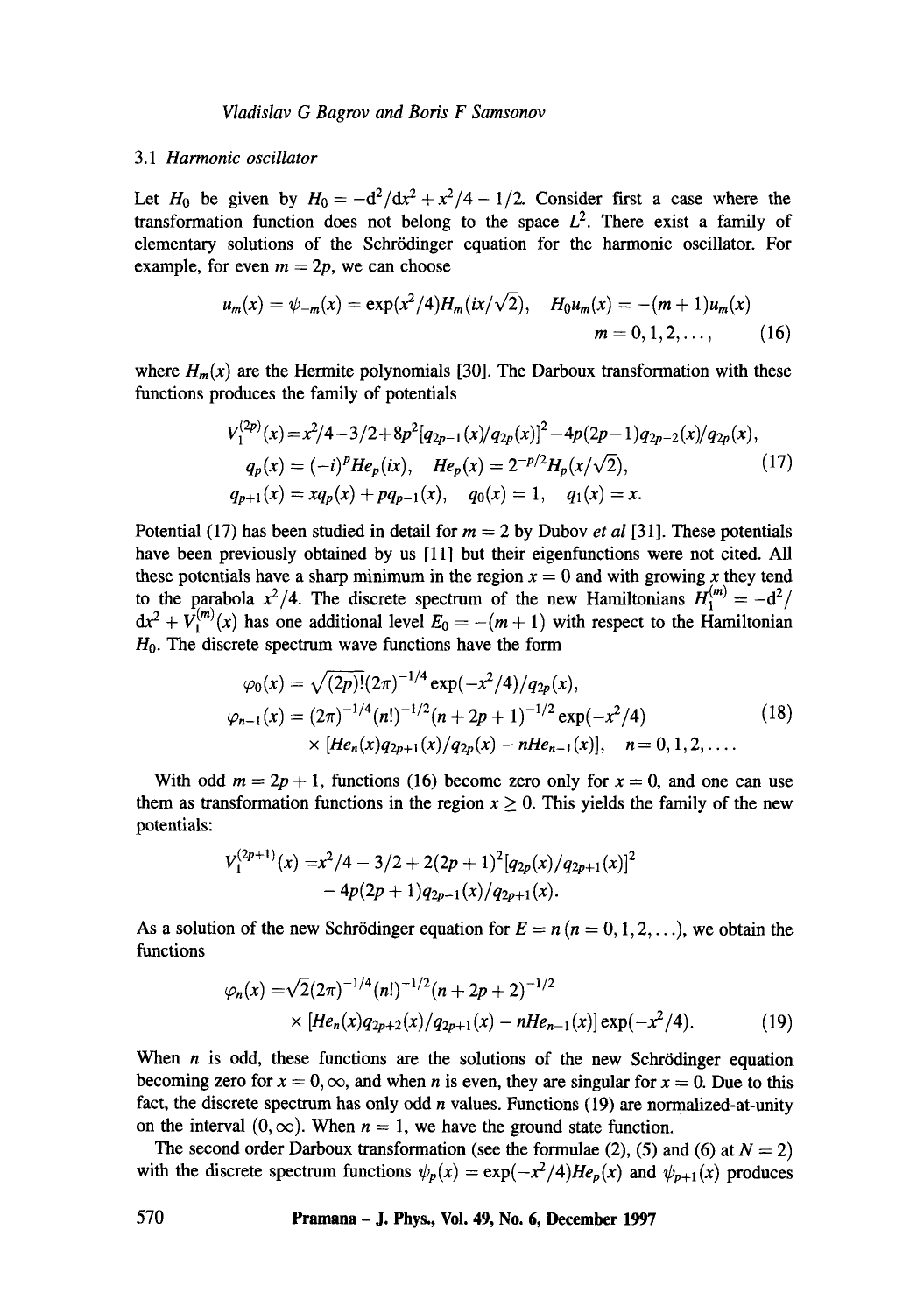

**Figure 1.**  The k-well oscillator-like potentials.

another family of potentials:

$$
V_2^{(p,p+1)}(x) = \frac{x^2}{4} + \frac{3}{2} - 2\frac{J_p''(x)}{J_p(x)} + 2\left(\frac{J_p'(x)}{J_p(x)}\right)^2, \quad J_p(x) = \sum_{i=0}^p \frac{\Gamma(p+1)}{\Gamma(i+1)} H e_i^2(x).
$$

These potentials are even functions of x and resemble the parabola  $x^2/4$  with N shallow minima of equal height at the bottom. We plot in figure 1 the functions  $V = V_2^{(p,p+1)} + 5p$ where  $p$  is equal to the curve number. Their discrete spectrum differs from that of the harmonic oscillator potential by the absence of the levels  $E = p$  and  $E = p + 1$ .

The set of normalized-at-unity wave functions for these potentials can easily be obtained from formulae (2) and (6):

$$
\varphi_n(x) = (2\pi)^{-1/4} (n!)^{-1/2} [(n-p)(n-p-1)]^{-1/2} \exp(-x^2/4) \times [(n-p)He_n(x) + (He_p(x)He_{n+1}(x) - He_n(x)He_{p+1}(x))He_{p+1}(x)/J_p(x)],
$$
  
\n
$$
n \neq p, (p+1).
$$

It is not difficult to study the properties of the second-order Wronskian constructed from functions (16):

$$
W_{m, l}(x) \equiv W(u_m, u_l) = f_{m, l}(x) \exp(x^2/2), f_{m, l}(x) = q_m(x)q_{l+1}(x) - q_l(x)q_{m+1}(x).
$$

For the derivative of this function we obtain  $W'_{m,l}(x) = (l - m)q_m(x)q_l(x) \exp(x^2/2)$ . It follows from the definition of the polynomials  $q_m(x)$  (17) that their parity coincides with the parity of the polynomial number m, all their coefficients are integer, and  $q_m(x) > 0$  for even *m* values, and  $q_m(x) = 0$  only for odd *m* value and  $x = 0$ , and the zero is simple. It is easy to establish that  $W_{m,l}(0) = l! | (m-1)! | > 0$ . Hence, it follows that if m and l, both positive, have the different parity then  $W_{m,l}(x)$  with  $l > m$  decreases for  $x < 0$ , increases for  $x > 0$  and has only one minimum at  $x = 0$ , and  $W_{m,1}(x) > 0$  is valid for all x values. If  $m > l$  then  $W_{m,l}(x)$  increases for  $x < 0$ , decreases for  $x > 0$ , and has two symmetrically disposed real simple zeros. If  $m$  and  $l$  have the same parity and we put for definiteness  $l > m$  then for odd m, l we have  $W'_{m,l}(x) \geq 0$  and the equality holds only for  $x = 0$  and the zero is of a second degree, for even  $m, l$  we have  $W'_{m,l}(x) > 0$  and in both cases  $W'_{m,l}(x) = W'_{m,l}(-x)$ . The function  $W_{m,l}(x)$  in this case is an odd monotonically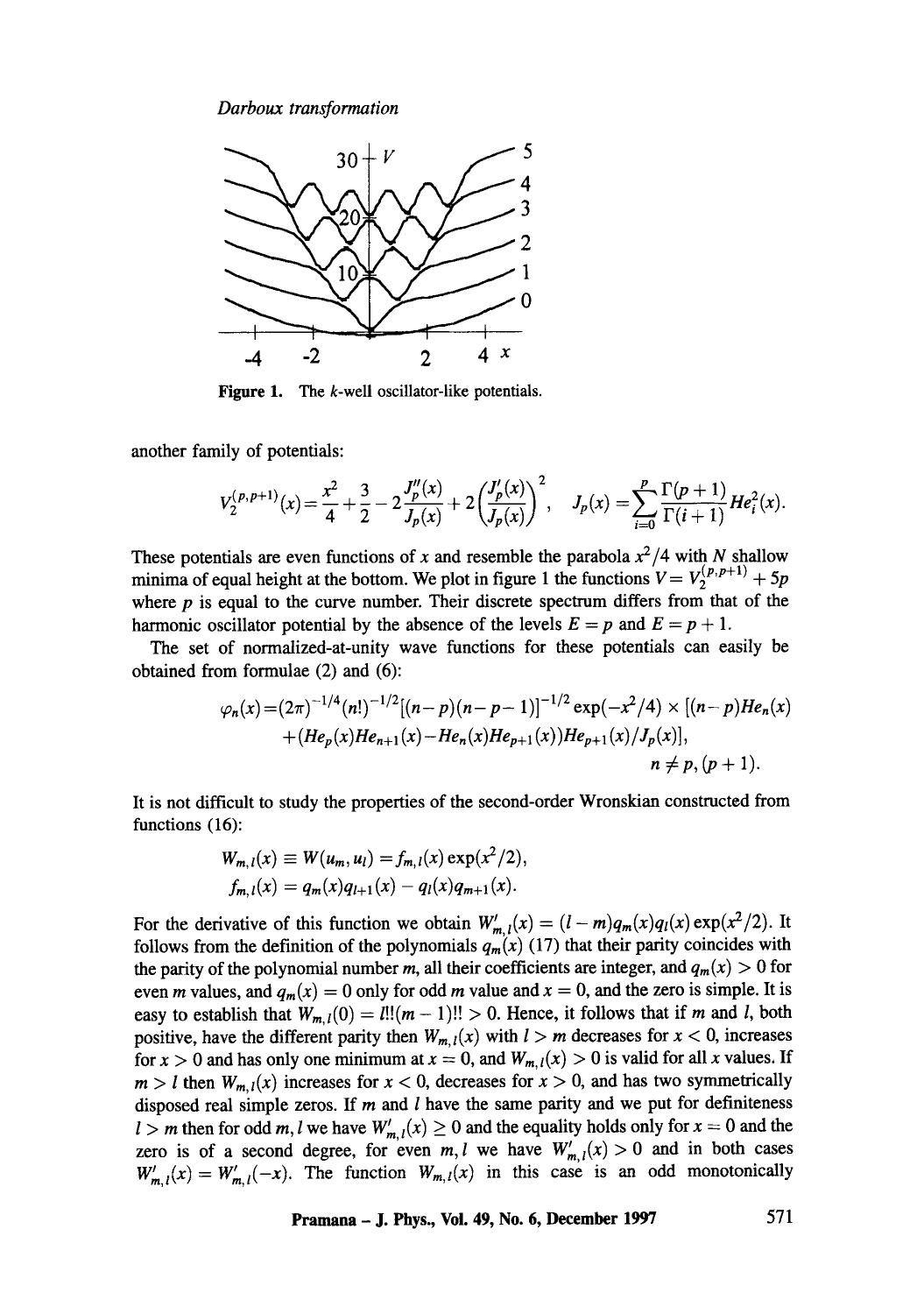increasing function having at  $x = 0$  the only simple zero for even m and l and triple zero for odd m and l. By this means, for  $m = 0, 2, 4, \ldots$  and  $l = m + 1, m + 3, m + 5, \ldots$  the functions (16) are suitable for the second order Darboux transformation.

For the new potentials, formula (5) yields the following expression:

$$
V_2^{(m,l)}(x) = x^2/4 - 5/2 - 2f''_{m,l}(x)/f_{m,l}(x) + 2[f'_{m,l}(x)/f_{m,l}(x)]^2.
$$
 (20)

Potentials (20) are regular functions on all real axes. The Hamiltonians  $H_2^{(m,l)}$  have two additional discrete energy levels,  $E = -l - 1$  and  $E = -m - 1$ , with respect to  $H_0$ . The first level corresponds to the ground state and the second one to the excited state. The normalized-at-unity wave functions for these states are

$$
\varphi_0^{m,l}(x) = (2\pi)^{-1/4} \sqrt{l!(l-m)} \exp(-x^2/4) q_m(x) / f_{m,l}(x),
$$
  

$$
\varphi_1^{m,l}(x) = (2\pi)^{-1/4} \sqrt{m!(l-m)} \exp(-x^2/4) q_l(x) / f_{m,l}(x).
$$

Another discrete spectrum wave functions have the form

$$
\varphi_{n+2}(x) = (2\pi)^{-1/4} (n!)^{-1/2} [(n+l+1)(n+m+1)]^{-1/2} \exp(-x^2/4)
$$
  
× [(n+1)He<sub>n</sub>(x) + ((m-l)q<sub>m</sub>(x)q<sub>l</sub>(x)He<sub>n+1</sub>(x)  
– *m*IIHe<sub>n</sub>(x) f<sub>m-1,l-1</sub>(x)) / f<sub>m,l</sub>(x)], n = 0, 1, 2....

In full analogy, one can consider higher-order transformations. For example, the fourfold Darboux transformation with two discrete spectrum wave functions with  $n = 2$  and  $n = 3$ and with two functions (12) with  $m = 2$  and  $m = 3$  generates the following potential:

$$
V_4(x) = x^2/4 - 1/2 - 24(1467x^2 + 6x^6 - x^{10})Q^{-1}(x) + 82944
$$
  
×(105x<sup>2</sup> + 140x<sup>6</sup> + 3x<sup>10</sup>)Q<sup>-2</sup>(x), Q(x) = 315 + 315x<sup>4</sup> + 9x<sup>8</sup> + x<sup>12</sup>.

Consider now the generation of simpler potentials of non-elementary form. Choose as a transformation function the following solution of the initial Schrödinger equation:

$$
u(x) = e^{x^2/4}(C + erf(x/\sqrt{2})),
$$
  $H_0u(x) = -u(x).$ 

This transformation function generates the well-known family of isospectral potentials [32,33]

$$
V_1(x) = x^2/4 - 3/2 + 2xQ_1^{-1}(x)e^{-x^2/2} + 2Q_1^{-2}(x)e^{-x^2}
$$
  

$$
Q_1(x) = \sqrt{\frac{\pi}{2}}(C + \text{erf}(x/\sqrt{2}))
$$

(plotted recently in ref. [34]) but the normalizing constant of the ground state function has never been met by the authors in the available literature. For  $|C| > 1$  we obtain the following system of normalized-at-unity wave functions

$$
\varphi_0(x) = (2\pi)^{-1/4}\sqrt{C^2 - 1} \cdot u^{-1}(x),
$$
  
\n
$$
\varphi_{n+1}(x) = (2\pi)^{-1/4}[(n+1)!]^{-1/2}(He_{n+1}(x)e^{-x^2/4} + He_n(x)Q_1^{-1}(x)e^{-3x^2/4}),
$$
  
\n
$$
n = 0, 1, 2, ...
$$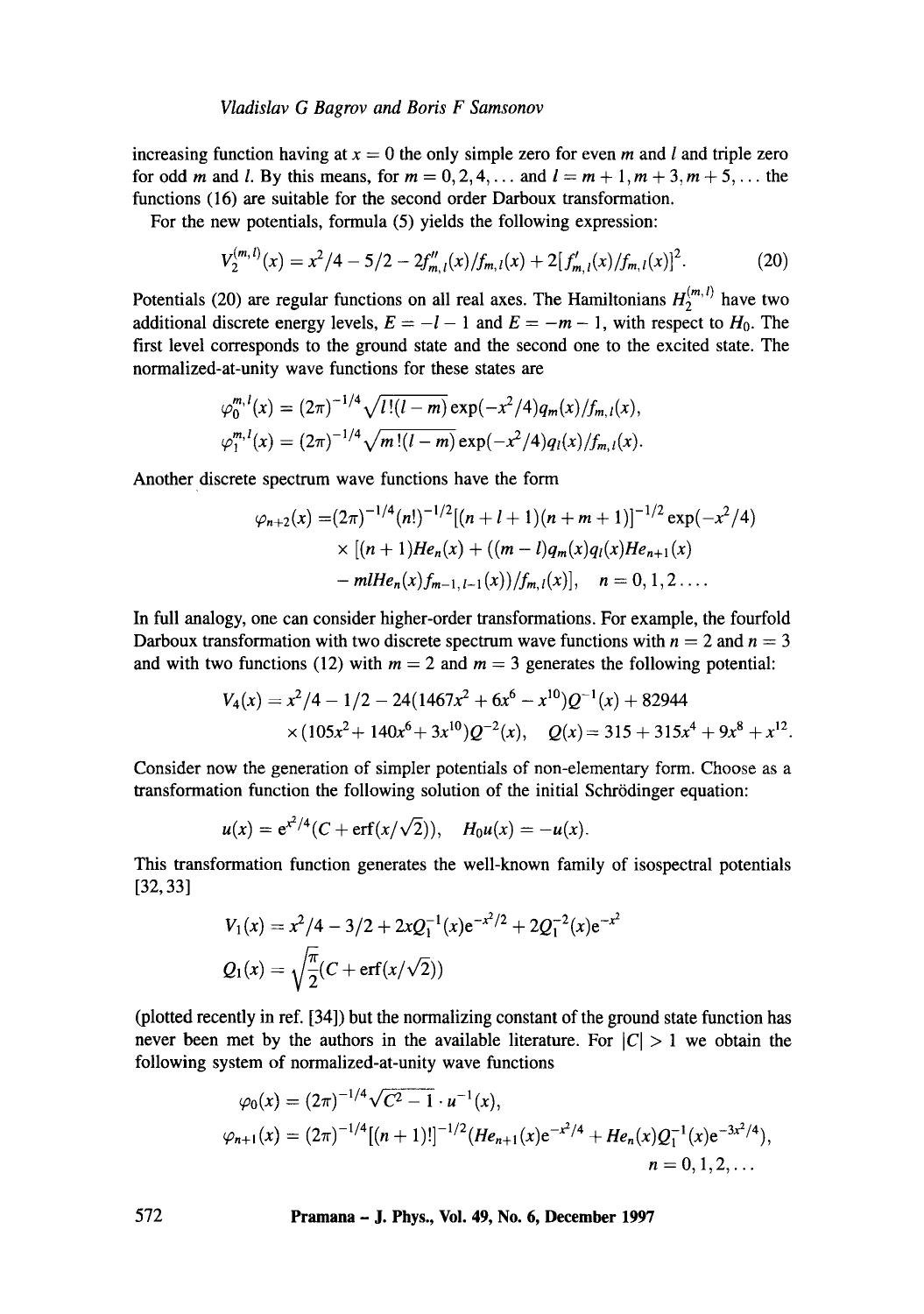The general solution of the initial Schrödinger equation for  $E = -2$ ,

$$
u_1(x) = e^{-x^2/4} + xe^{x^2/4} \left(-C + \sqrt{\frac{\pi}{2}} erf(x/\sqrt{2})\right),
$$

generates another family of the isospectral potentials for  $|C| < \sqrt{\pi/2}$ :

$$
V(x) = -\frac{x^2}{4} - \frac{7}{2} + \frac{1}{2} \left( \frac{x + (2 + x^2)(\sqrt{(\pi/2)} \operatorname{erf}(x/\sqrt{2}) - C) e^{x^2/2}}{1 - x(C - \sqrt{(\pi/2)} \operatorname{erf}(x/\sqrt{2})) e^{x^2/2}} \right)^2.
$$

Another interesting potential occurs for the single Darboux transformation with the function  $\psi_{-1/2} (x) =_0 F_1 (3/4, x^4/64)$  ( $_0F_1$  is a conventional symbol for the hypergeometric function  $pF_q$ ), which is a solution of equation (1) for the harmonic oscillator potential with  $E=-1/2$ . This potential is a double well with  $|x_{min}| \approx 1.68$ ,  $U(x_{\text{min}}) \approx -0.94$ , and with a maximum at  $x = 0$  and  $U(0) = -1/2$ , i.e., the energetic level of the ground state touches the potential curve. It occurs in the discrete spectrum of this potential an additional level  $E = -1/2$  with respect to the harmonic oscillator spectrum with the ground state eigenfunction (up to a normalization factor)  $\varphi_0(x) = \psi_{-1/2}^{-1}(x)$ .

Every potential can be studied in more detail. Consider, for example, potential (17) for  $p = 2$ . The solutions of the new Schrödinger equation are intimately connected with Hermite polynomials. To avoid the square roots in their arguments, we make a change of the variable:  $x^2 \rightarrow 2x^2$ . Solutions (18) can be expressed through new nonclassical polynomials  $P_n(x)$  orthogonal on all real axes:

$$
\varphi_n(x) = N_n P_n(x) R(x) \exp(-x^2/2), R(x) = 3 + 12x^2 + 4x^4, \quad n = 0, 1, 2, \ldots
$$

The weight function of these polynomials  $f(x) = R^{-2}(x) \exp(-x^2)$ , in contrast with the classical ones, does not satisfy the Pearson equation. If one normalizes the polynomials  $P_n(x)$  with weight  $f(x)$  as

$$
\int_{-\infty}^{\infty} f(x) P_n^2(x) \mathrm{d}x = 1,
$$

the normalizing constants are:  $N_0^2 = 24/\sqrt{\pi}$ , and  $N_{n+1}^2 = \left[2^{n+1}\sqrt{\pi}(n+5)n!\right]^{-1}$ . The connection of the new polynomials with the Hermite ones

$$
P_{n+1}(x) = H_n(x)R'(x) + H_{n+1}(x)R(x), \quad P'_{n+1}(x) = 2(n+5)R(x)H_n(x),
$$

permits one to obtain their generating function

$$
F(x,z)=2[4x^5+20x^3+15x-zR(x)]\exp(2zx-z^2)=\sum_{k=0}^{\infty}\frac{P_{k+1}(x)}{k!}z^k,
$$

which obeys the differential equation

$$
\frac{\partial^2 F(x,z)}{\partial z^2} - 4(x-z)\frac{\partial F(x,z)}{\partial z} + 2[1+2(x-z)^2]F(x,z) = 0.
$$

In spite of the simple connection of the new polynomials with the Hermite ones, they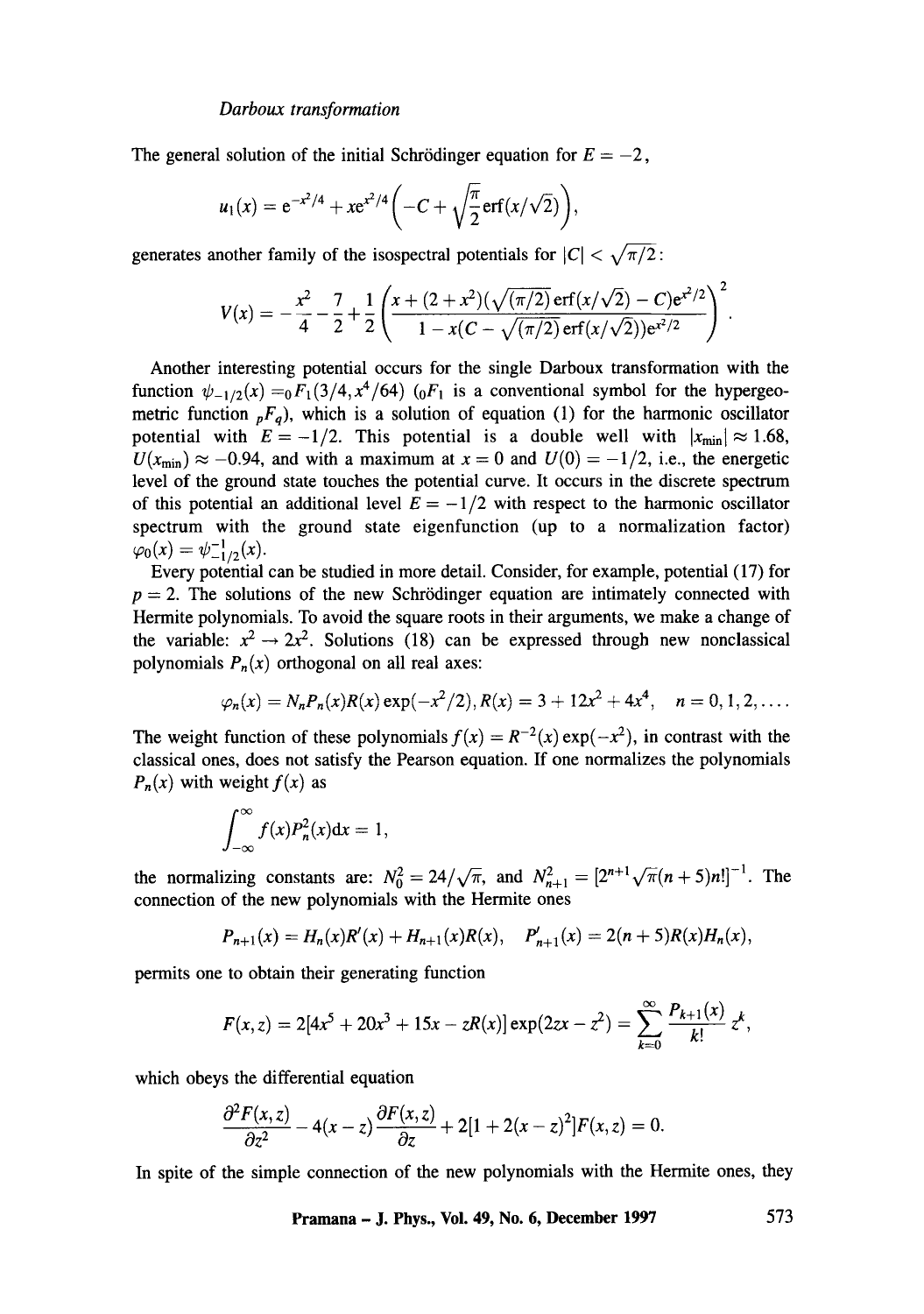satisfy the five-term recursion relations

$$
4n(n-1)P_{n-1}(x) - 8xnP_n(x) + 2(1+2n+2x^2)P_{n+1}(x) - 4xP_{n+2}(x) + P_{n+3}(x) = 0.
$$

The differential equation for these polynomials follows from those of the Hermite one:

$$
P_n''(x) - 2x[1 + 8(3 + 2x^2)R^{-1}(x)]P_n'(x) + 2(n + 5)P_n(x) = 0.
$$

The existence of the ladder operators  $a = x + d/dx$  and  $a^+ = x - d/dx$  for the harmonic oscillator potential permits one to construct similar operators for the new one. For example,

$$
a_L = La L^+ = x^3 + 7x + 13824x(1 + 2x^2)R^{-3}(x) - 384x(6 - 5x^2)R^{-2}(x)
$$
  
- 8x(15 - 2x<sup>2</sup>)R<sup>-1</sup>(x) + [5 + x<sup>2</sup> + 1152x<sup>2</sup>R<sup>-2</sup>(x) - 24(3 - 2x<sup>2</sup>)R<sup>-1</sup>(x)]  
× d/dx - xd<sup>2</sup>/dx<sup>2</sup> - d<sup>3</sup>/dx<sup>3</sup>.

These operators have the properties

$$
a_L \varphi_{n+1}(x) = 4n(5+n)\varphi_n(x), \quad a_L^+ \varphi_n(x) = 2(n+4)\varphi_{n+1}(x),
$$
  

$$
a_L \varphi_0(x) = a_L^+ \varphi_0(x) = 0, \quad a_L \varphi_1(x) = 0.
$$

It is remarkable that the first polynomial is equal to the unity but the nth one is a polynomial of degree  $n + 4$ . Nevertheless, in agreement with the oscillator theorem for the transformed Hamiltonian the polynomial of order  $n$  has  $n$  zeros in full real axis. Finally, we cite some of the first polynomials

$$
P_0(x) = 1, P_1(x) = 2x(4x^4 + 20x^2 + 15), \quad P_2(x) = 16x^6 + 72x^4 + 36x^2 - 6,
$$
  
\n
$$
P_3(x) = 4x(8x^6 + 28x^4 - 14x^2 - 21),
$$
  
\n
$$
P_4(x) = 64x^8 + 128x^6 - 480x^4 - 288x^2 + 36,
$$
  
\n
$$
P_5(x) = 8x(16x^8 - 216x^4 + 81).
$$

#### 3.2 *Effective Coulomb potential*

The next simplest potential, after the harmonic oscillator potential, is the effective Coulomb one:

$$
V_0(x) = -2z/x + l(l+1)/x^2, \quad E_n = -z^2/n^2, \quad n = 1, 2, 3, \dots,
$$
  
\n
$$
\psi_{nl}(x) = N_{nl}^0 x^{l+1} \exp(-zx/n)L_{n-l-1}^{2l+1}(2zx/n),
$$
  
\n
$$
N_{nl}^0 = 2/n^2(2/n)^l z^{l+3/2} \sqrt{(n-l-1)!/(n+l)!}.
$$

Here,  $L_n^{\alpha}(x)$  are the generalized Laguerre polynomials [30] and functions  $\psi_{nl}(x)$  are normalized by the condition  $\int_0^{\infty} \psi_{nl}^2(x) dx = 1$ .

The second order Darboux transformation with these functions with  $n = p$  and  $n = p + 1$  produces the following exactly solvable potentials:

$$
V_2^{(l,p,p+1)}(x) = -2z/x + (l+1)(l+4)/x^2 - 2w_0''(x)/w_0(x) + 2(w_0'(x)/w_0(x))^2,
$$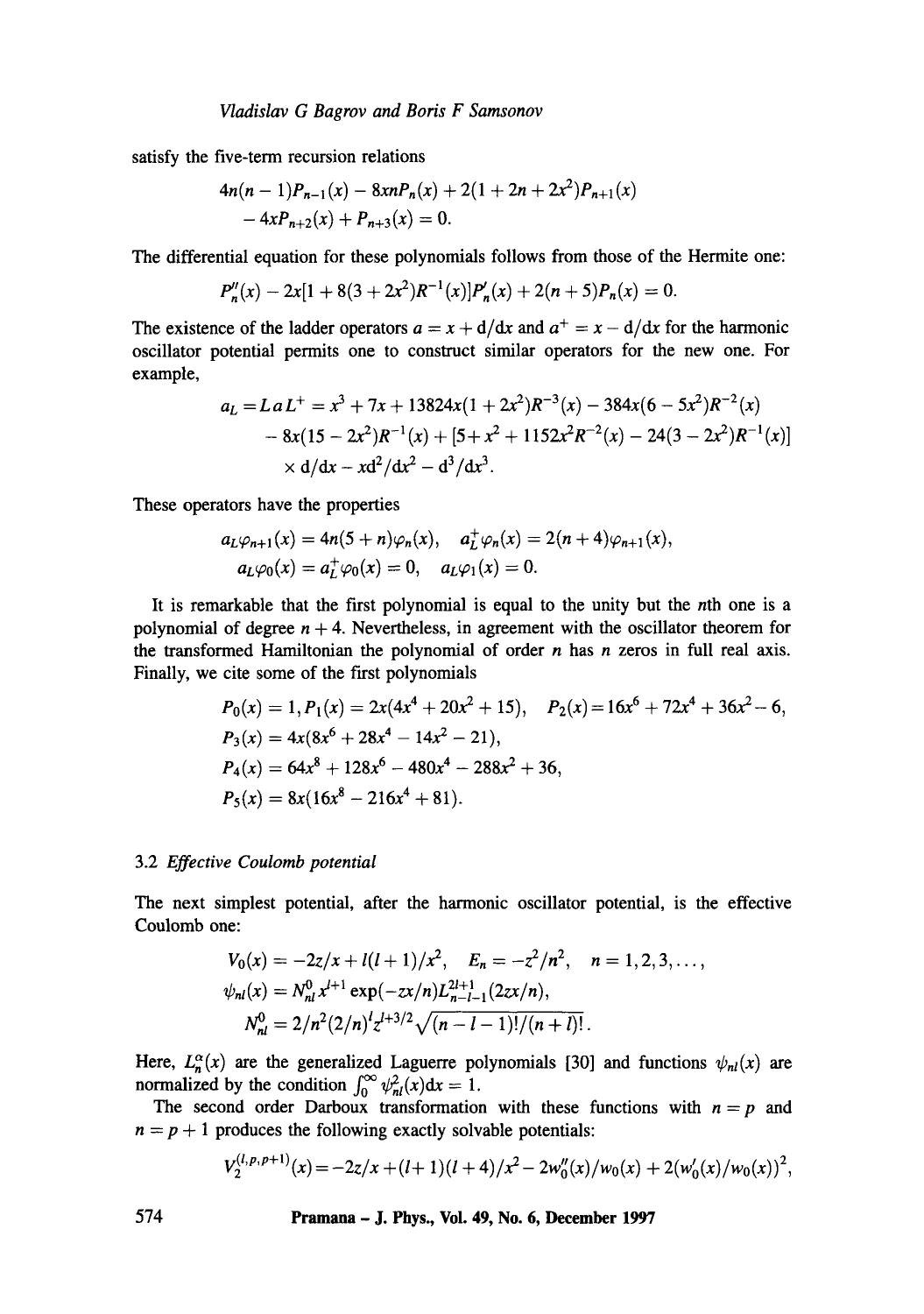where

$$
w_0(x) = 2(p+1)L_{p-l-2}^{2l+2}(2zx/p)L_{p-l}^{2l+1}(2zx/(p+1))
$$
  
+  $L_{p-l-1}^{2l+1}(2zx/p)[L_{p-l}^{2l+1}(2zx/(p+1))-2pL_{p-l-1}^{2l+2}(2zx/(p+1))].$ 

The expression for the normalized-at-unity wave functions follows from formulae (6) and (11)

$$
\varphi_{nl}(x) = N_{np} \left[ \left( \frac{1}{n^2} + \frac{w_1(x)}{np(p+1)w_0(x)} \right) \psi_{nl}(x) - N_{nl}^0 \frac{2(2p+1)}{np(p+1)w_0(x)} \times L_{p-l-1}^{2l+1} (2xz/p) L_{p-l}^{2l+1} (2xz/(p+1)) x^{l+1} L_{n-l-2}^{2l+2} (2xz/n) \exp(-zx/n) \right],
$$

where

$$
w_1(x) = 2n(p+1)L_{p-l-1}^{2l+1}(2xz/p)L_{p-l-1}^{2l+2}(2xz/(p+1)) + L_{p-l}^{2l+1}(2xz/(p+1))
$$
  
 
$$
\times [(n-1)L_{p-l-1}^{2l+1}(2xz/p) - 2p(nL_{p-l-2}^{2l+2}(2xz/p)) + L_{p-l-1}^{2l+1}(2xz/p)],
$$

and

$$
N_{np} = n^2 p(p+1)[(p^2 - n^2)((p+1)^2 - n^2)]^{-1/2}.
$$

The simplest nontrivial potentials correspond to the case  $l = 0, p = 2$ :

$$
V_2^{(0,2,3)} = -2z/x + 10/x^2 + 40Q_0^{-1}(xz)(2-xz)/x^2 - 100Q_0^{-2}(xz)(2xz - 3)/x^2,
$$
  
\n
$$
Q_0(x) = -15 + 10x - 2x^2.
$$

The levels with  $n = 2$  and  $n = 3$  in its discrete spectrum are absent. The normalized-atunity discrete spectrum eigenfunctions are expressed via a system of new polynomials  $P_n(x)$  orthogonal on the interval  $(0, \infty)$ :

$$
\varphi_{nl}(x) = \frac{1}{6} N_{nl}^0 N_{n2} n^{-2} z^2 x^3 P_n(xz) Q_0^{-1}(xz) \exp(-xz/n).
$$

These polynomials are related with the Laguerre ones as follows:

$$
x^{3}P_{n}(x) = 10n(-54 + 63x - 22x^{2} + 2x^{3})L_{n-2}^{2}(2x/n)
$$
  
+ L\_{n-1}^{1}(2x/n)[270n(n - 1) - 45(2 - 7n + 5n^{2})x  
+ 10(6 - 11n + 5n^{2})x^{2} - 2(6 - 5n + n^{2})x^{3}].

We cite the first five polynomials,

$$
P_1(x) = -4, \quad P_2(x) = P_3(x) = 0, \quad P_4(x) = \frac{1}{24}(-84 + 63x - 18x^2 + 2x^3)
$$
  

$$
P_5(x) = \frac{8}{625}(-875 + 700x - 220x^2 + 30x^3 - x^4).
$$

The properties of  $P_n(x)$  strongly differ from the properties of the Laguerre polynomials, though they are completely defined by the latter. For example, for  $n > 3$  the polynomial  $P_n(x)$  is a polynomial of degree *n* but it has  $n-3$  zeros in the  $(0, \infty)$  interval, and this fact corresponds well to the oscillator theorem for the Hamiltonian  $H_1$ .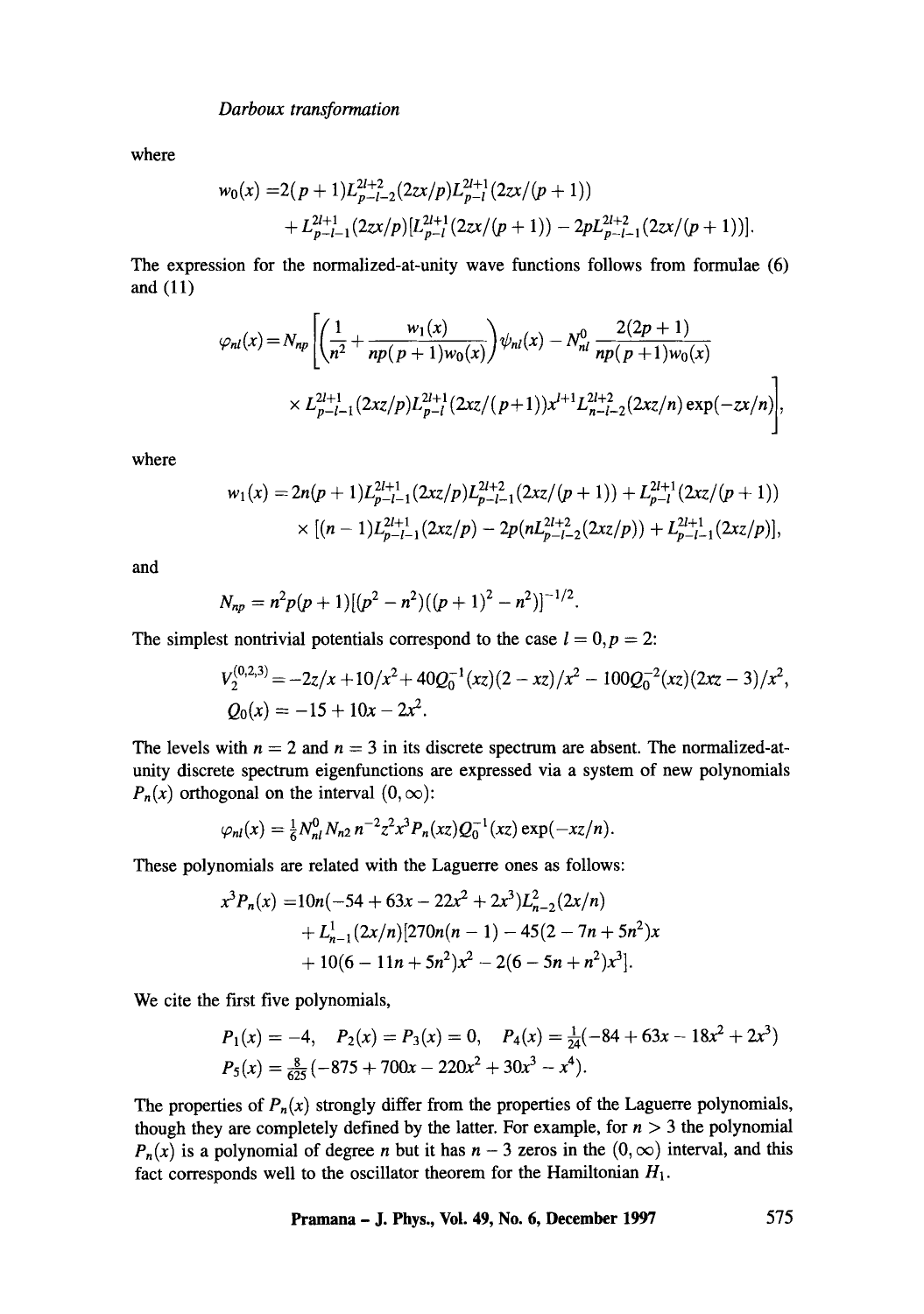The fourfold Darboux transformation gives more complicated results. For example, for  $l = 0$ ,  $n_1 = 3$ ,  $n_2 = 4$ ,  $n_3 = 5$  and  $n_4 = 6$ , the new potential is

$$
V_4^{(0,3,4,5,6)}(x) = -2z/x + 38/x^2 - 144x^{-2}Q_2^{-1}(xz)(492 - 228xz + 27x^2z^2 - x^3z^3)
$$
  
- 31104x<sup>-2</sup>Q<sub>2</sub><sup>-2</sup>(xz)(9240 - 2640xz + 255x<sup>2</sup>z<sup>2</sup> - 8x<sup>3</sup>z<sup>3</sup>),  
Q<sub>2</sub>(x) = 11880 - 3960x + 540x<sup>2</sup> - 36x<sup>3</sup> + x<sup>4</sup>.

The levels with  $n = n_1, n_2, n_3$ , and  $n_4$  are absent in its discrete spectrum.

In contrast with the harmonic oscillator potential, we can obtain here isospectral family of potentials of elementary form. For this purpose, the solutions of the initial Schrödinger equation singular at  $x = 0$ ,  $\infty$  can be used as transformation functions. We can construct elementary solutions having such properties with the use of the following functions:

$$
u_{nl}(x) = x^{-l} L_n^{-2l-1} (2zx/(n-l)) \exp(-zx/(n-l)),
$$
  
\n
$$
H_0 u_{nl}(x) = -z^2/(n-l)^2 u_{nl}(x).
$$

For  $l = 1$  and  $n = 2$ , the general solution of the Schrodinger equation has the form

$$
u(x) = x^{-1}e^{-2x}Q_3(xz), Q_3(x) = 1 + 2x + 2x^2 + Ce^{2x}, \quad H_0u(x) = -z^2u(x).
$$

This transformation function leads to the family of isospectral potentials with a hydrogenlike discrete spectrum:

$$
V_1(x) = -2z/x - 16z^3x(xz - 1)Q_3^{-1}(xz) + 32z^6x^4Q_3^{-2}(xz),
$$
  
\n
$$
C \in (-\infty, -1) \cup (0, \infty).
$$

These potentials with  $z = 1$  are plotted in figure 2. The normalized-at-unity eigenfunctions are

$$
\varphi_1(x) = 2\sqrt{z^3}C(C+1)u^{-1}(x),
$$
  
\n
$$
\varphi_n(x) = N_{n1}^0 n z^{-1} (n^2 - 1)^{-1/2} [x(2 - xz/n)L_{n-2}^3(2xz/n) - 2x^2z/nL_{n-3}^4(2xz/n) + x(1 + xz + Ce^{2xz}(1 - xz) + 2x^3z^3)L_{n-2}^3(2xz/n)Q_3^{-1}(xz)] \exp(-xz/n),
$$
  
\n
$$
n = 2, 3, ....
$$



**Figure** 2. The isospectral Coulomb-like potentials.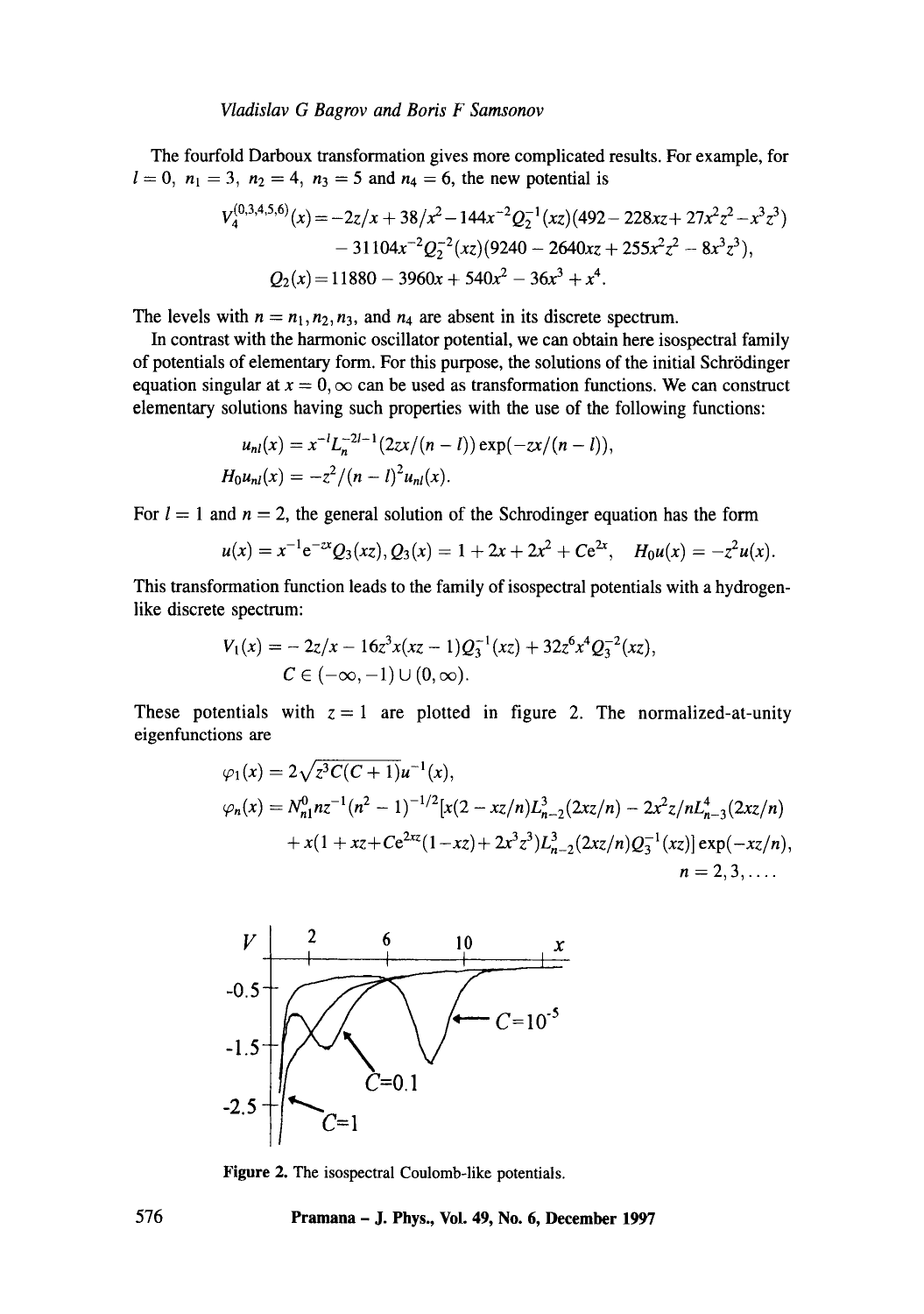

Figure 3. The isospectral Coulomb-like potentials with a centripetal member.

For  $n = 4$ ,  $l = 2$  the function

$$
u(x) = x^{-2} \exp(-xz/2)Q_4(xz), \quad Q_4(x) = 24 + 24x + 12x^2 + 4x^3 + x^4 + Ce^x
$$

produces a family of isospectral potentials with a centripetal member

$$
V_1(x) = -2z/x + 2/x^2 + 2z^5x^3(4 - xz)Q_4^{-1}(xz) + 2z^{10}x^8Q_4^{-2}(xz)
$$

plotted for  $z = 1$  in figure 3. The normalized-at-unity wave functions for these potentials are given as follows:

$$
\varphi_2(x) = z^{5/2} \sqrt{C(C/4!+1)} \cdot u^{-1}(x), C \in (-\infty, -4!) \cup (0, \infty)
$$
  

$$
\varphi_n(x) = 2N_{n2}^0 n/z(n^2 - 4)^{-1/2} \exp(-xz/n)[x^2(3 - xz/n)L_{n-3}^5(2xz/n) - 2zx^3/n
$$
  

$$
\times L_{n-4}^6(2xz/n) + \frac{1}{2}x^2Q_4^{-1}(xz)(96 + 72xz + 24x^2z^2 + 4x^3z^3 + x^5z^5 + (4 - xz)Ce^{xz})L_{n-3}^5(2xz/n)], n = 3, 4, 5, ....
$$

It is interesting to note that, as can be seen from figures 2 and 3, the plots of the Coulomblike potentials resemble the diagram of a moving soliton, especially if one changes the sign:  $V \rightarrow -V$ .

Note as well that the Jost functions for every potential can be found with the help of the asymptotic behavior of the transformation functions. We do not dwell on these calculations.

#### 3.3 *Morse potential*

One more example is a rather complicated potential known as the Morse potential:

$$
V_0(x) = \exp(-2\alpha x) - A \exp(-\alpha x),
$$
  
\n
$$
E_n = -\frac{1}{4}[A - \alpha(2n + 1)]^2, \psi_n(x) = z^{\mu} \exp(-z/2) \cdot L_n^{2\mu}(z),
$$
  
\n
$$
z = \frac{2}{\alpha} \exp(-\alpha x), \mu = \sqrt{|E_n|}/\alpha, \quad n = 0, 1, 2, ....
$$

**Pramana - J. Phys., Vol. 49, No. 6, December 1997 577** 

 $\bar{z}$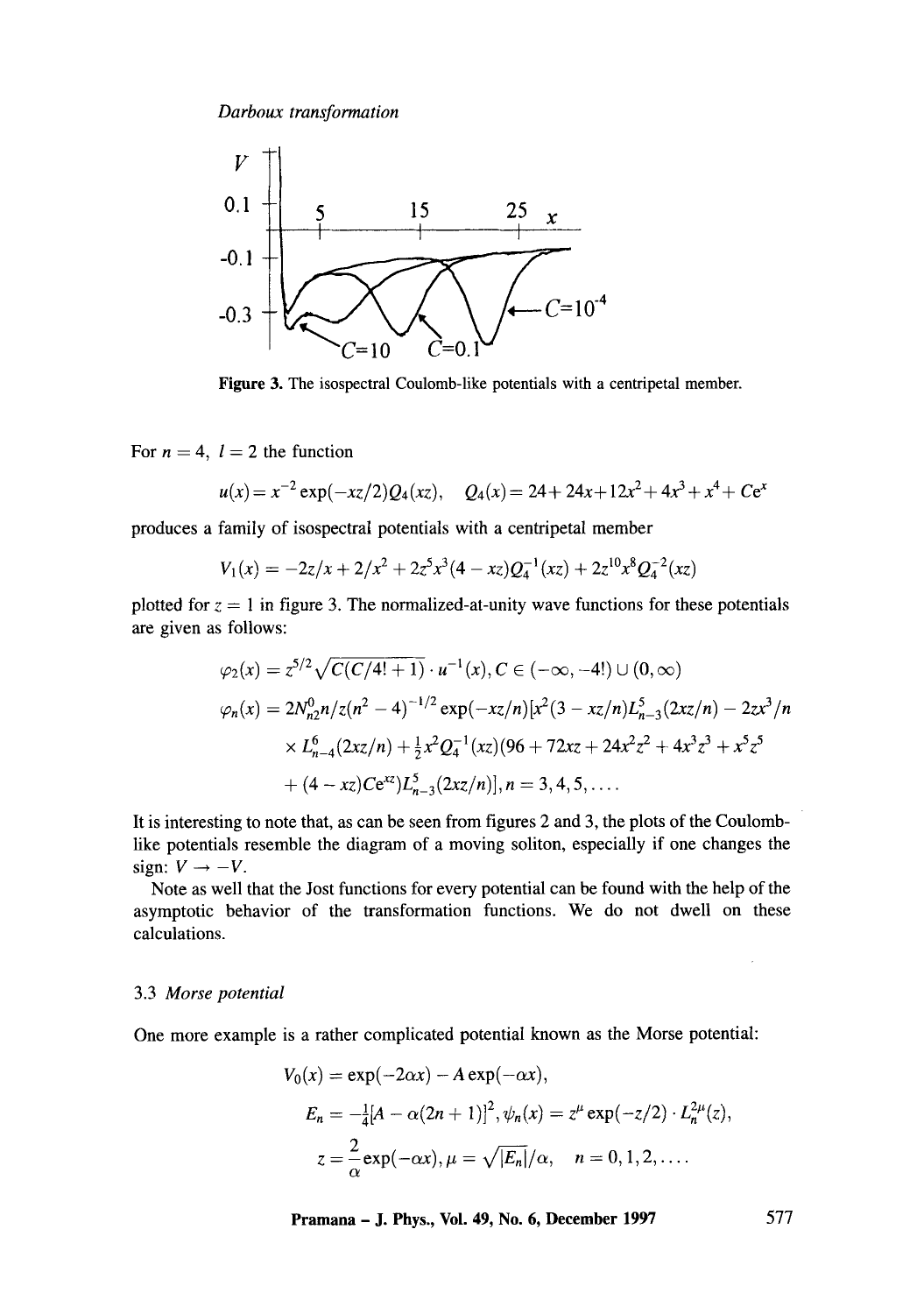

**Figure 4.** The isospectral one-level Morse potentials with  $k = 2$  and  $\alpha = 1$ .

We consider the variable  $x$  to span all real axis. The second order Darboux transformation with the function  $\psi_1(x)$  and  $\psi_2(x)$  gives a new potential of the form

$$
V_2^{(1,2)}(x) = \exp(-2\alpha x) - \exp(-\alpha x)(A - 4\alpha) + 128(2\alpha - A)^{-1}\alpha^3 Q_4^{-2}(x)
$$
  
× [(A – 3\alpha) exp( $\alpha x$ ) – 1] + 8(2 $\alpha$  – A)<sup>-1</sup> $\alpha^2 Q_4^{-1}(x)$   
× [4 $\alpha$  – (A<sup>2</sup> – 5A $\alpha$  + 6 $\alpha^2$ ) exp( $\alpha x$ ),  
 $Q_4(x) = 4 - 4(A - 3\alpha) exp(\alpha x) + (A^2 - 5A\alpha + 6\alpha^2) exp(2\alpha x), \quad A \neq 2\alpha.$ 

In its discrete spectrum, the states with  $n = 1$  and  $n = 2$  are missing.

On the base of this potential, we can construct a family of isospectral potentials of elementary form with a single discrete spectrum energy level. This possibility is due to the fact that when  $\mu$  is entire or half-integer, the general solution of the Schrödinger equation has an elementary form. Let  $\mu$  take a fixed value as  $\mu = -(p + 1)/2$  and  $A = -p\alpha, p = 0, 1, 2, \dots$  In this case, the Morse potential

$$
V_0(x) = \frac{1}{4}\alpha^2 z^2 + \frac{1}{2}\alpha^2 pz
$$

has no discrete spectrum at all. However, for  $E_0 = -\frac{1}{4} (p + 1)^2 \alpha^2$  we have the following general solution of the initial Schrödinger equation:

$$
u(x) = e^{-z/2}z^{-(p+1)/2}Q_5(z), \quad Q_5(z) = 1 + Ce^z\bigg(z^p + \sum_{i=1}^p (-1)^i p!/(p-i)!z^{p-i}\bigg).
$$

This function when used as a transformation function, generates a one-level.potential

$$
V_1(x) = \frac{1}{4}\alpha^2 z^2 + \alpha^2 (p/2 + 1)z - 2\alpha^2 z d \log Q_5(z)/dz - 2\alpha^2 z^2 d^2 \log Q_5(z)/dz^2,
$$

with the energy level  $E = E_0$  and the normalized-at-unity wave function of the form:

$$
\psi_0(x)=[\alpha C((-1)^p p!C+1)]^{1/2}u^{-1}(x).
$$

It is clear from this relation that for even  $p$  values for the constant  $C$  we have  $C \in (-\infty, -1/p!) \cup (0, \infty)$  and for odd p values it must fall in the interval  $C \in (0, 1/p!)$ . The simplest of these potentials corresponds to  $p = 0$ :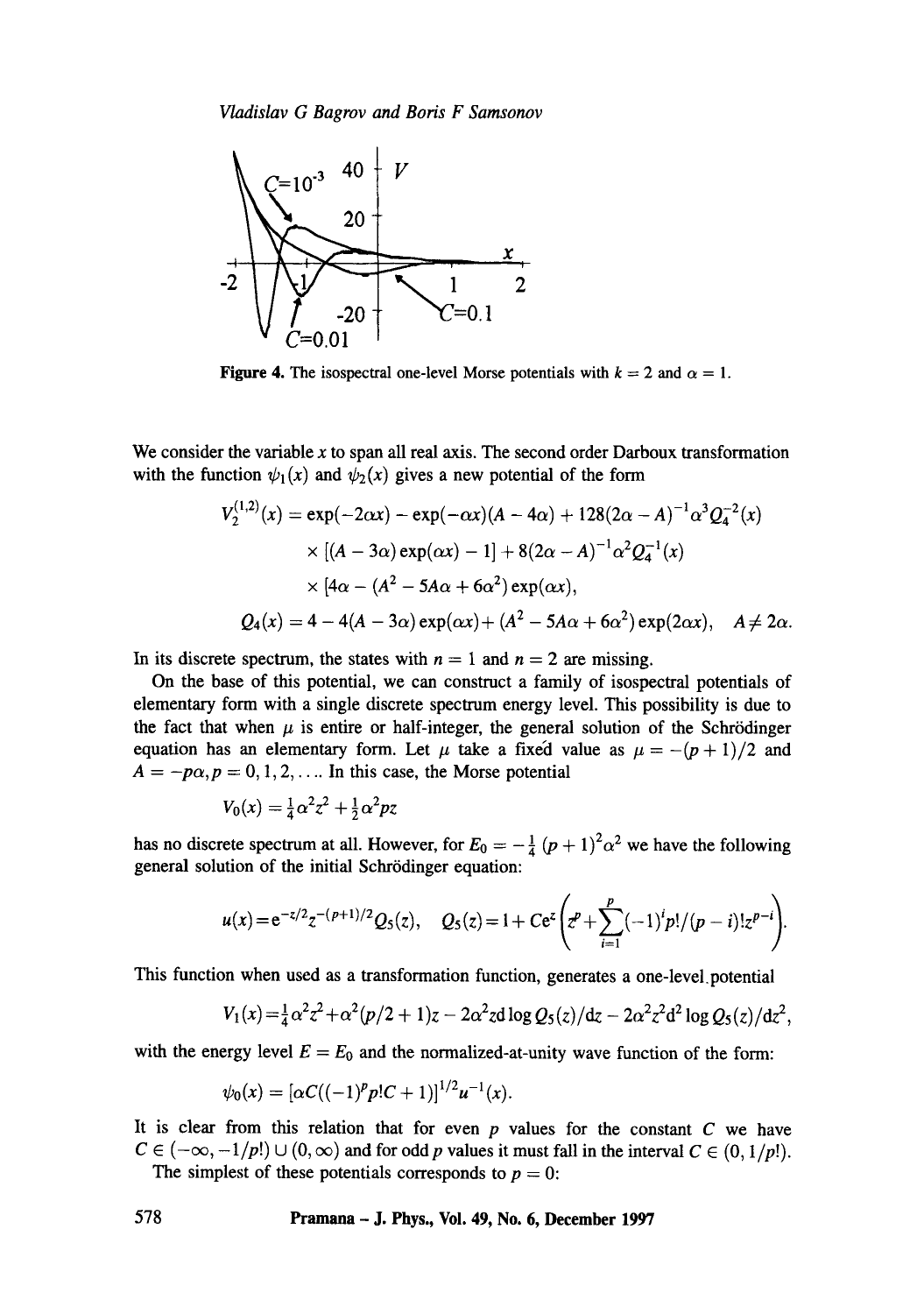$$
V_1(x) = \exp(-2\alpha x) + 2\alpha \left[ 1 - C \exp\left(\frac{2}{\alpha} e^{-\alpha x}\right) \right]
$$

$$
\times Q_6^{-1}(x) - 8C \exp\left(\frac{2}{\alpha} e^{-\alpha x}\right) Q_6^{-2}(x),
$$

$$
Q_6(x) = e^{\alpha x} \left( 1 + C \exp\left(\frac{2}{\alpha} e^{-\alpha x}\right) \right).
$$

These potentials are plotted for  $p = 2$  in figure 4.

# **Acknowledgement**

This research paper has been partially supported by RFBR grant No. 97-02-16279.

# **References**

- [1] G Darboux, *Lecons sur la theorie generale des surfaces et les application geometriques du calcul infinitesimal. Deuxiem partie* (Gauthier Villars et ills, Paris, 1889)
- [2] E L Ince, *Ordinary differential equations* (Dover, New York, 1926)
- [3] E Schrödinger, *Proc. R. Irish Acad.* **A47**, 53 (1941)
- [4] L Infield and T E Hull, *Rev. Mod. Phys.* 23, 19 (1951)
- [5] E Witten, *Nucl. Phys.* **A188,** 513 (1981)
- [6] F Cooper, A Khare and U Sukhatme, *Phys. Rep.* 251, 267 (1995)
- [7] V Matveev and A Salle, *Darboux transformations and solitons* (Springer, Berlin, 1991)
- [8] A P Veselov and A B Shabat, *Functionalnii analiz i ego prilozhenia.* 27, 1 (1993)
- [9] A Degasperis and A Shabat, *Teor. Mat. Fiz.* 100, 230 (1994)
- [10] B G Idlis, M M Musahanov, M Sh Usmanov, *Teor. Mat. Fiz.* 101, 47 (1994)
- [11] V G Bagrov and B F Samsonov, *Teor. Mat. Fiz.* 104, 356 (1995)
- [12] M Crum, *Quart. J. Math.* 6, 263 (1955)
- [13] M G Krein, *Dokl. Akad. Nauk SSSR* 113, 970 (1957)
- [14] A A Andrianov, M V Ioffe and V P Spiridonov, *Phys. Lett.* A174, 273 (1993)
- [15] F Calogero and A Degasperis, *Spectral Transform and Solitons: Tools to solve and investigate nonlinear evolution equations* (North Holland Publ. Co., Amsterdam, 1982) vol. 1
- [16] B F Samsonov, J. *Phys.* A28, 6989 (1995)
- [17] V G Bagrov, I N Ovcharov and B F Samsonov, J. *Moscow Phys. Soc.* 5, 191 (1995)
- [18] V Adler, *Teor. Mat. Fiz.* 101, 323 (1994)
- [19] B F Samsonov, *Mod. Phys. Lett.* All, 1563 (1996)
- [20] K Shadan and P C Sabatier, *Inverse problems in quantum scattering theory* (Springer, Berlin, 1977)
- [21] C V Sukurnar, *J. Phys.* A18, 2937 (1985)
- [22] M M Nieto, *Phys. Lett.* B145, 208 (1984)
- [23] C V Sukumar, *J. Phys.* A18, 2917 (1985)
- [24] V P Berezovoi and A I Pashnev, *Teor. Math. Fiz.* 70, 148 (1987)
- [25] A Khare and U Sukhatme, *J. Phys.* A22, 2847 (1989)
- [26] W-Y Keung, U Sukhatme, Q Wang and T Imbo, *J. Phys.* A22, 987 (1989)
- [27] Cao xuan Chuan, J. *Phys.* A24, L1155 (1991)
- [28] L D Faddeev, *Usp. Mat. Nauk.* 14, 57 (1959)
- [29] G A Natanson, *Teor. Mat. Fiz.* 38, 219 (1979)
- [30] *Handbook of Mathematical Functions* edited by M Abramowits and I A Stegun (National Bureau of Standards) *Appl. Math.* Series 55 (1964)